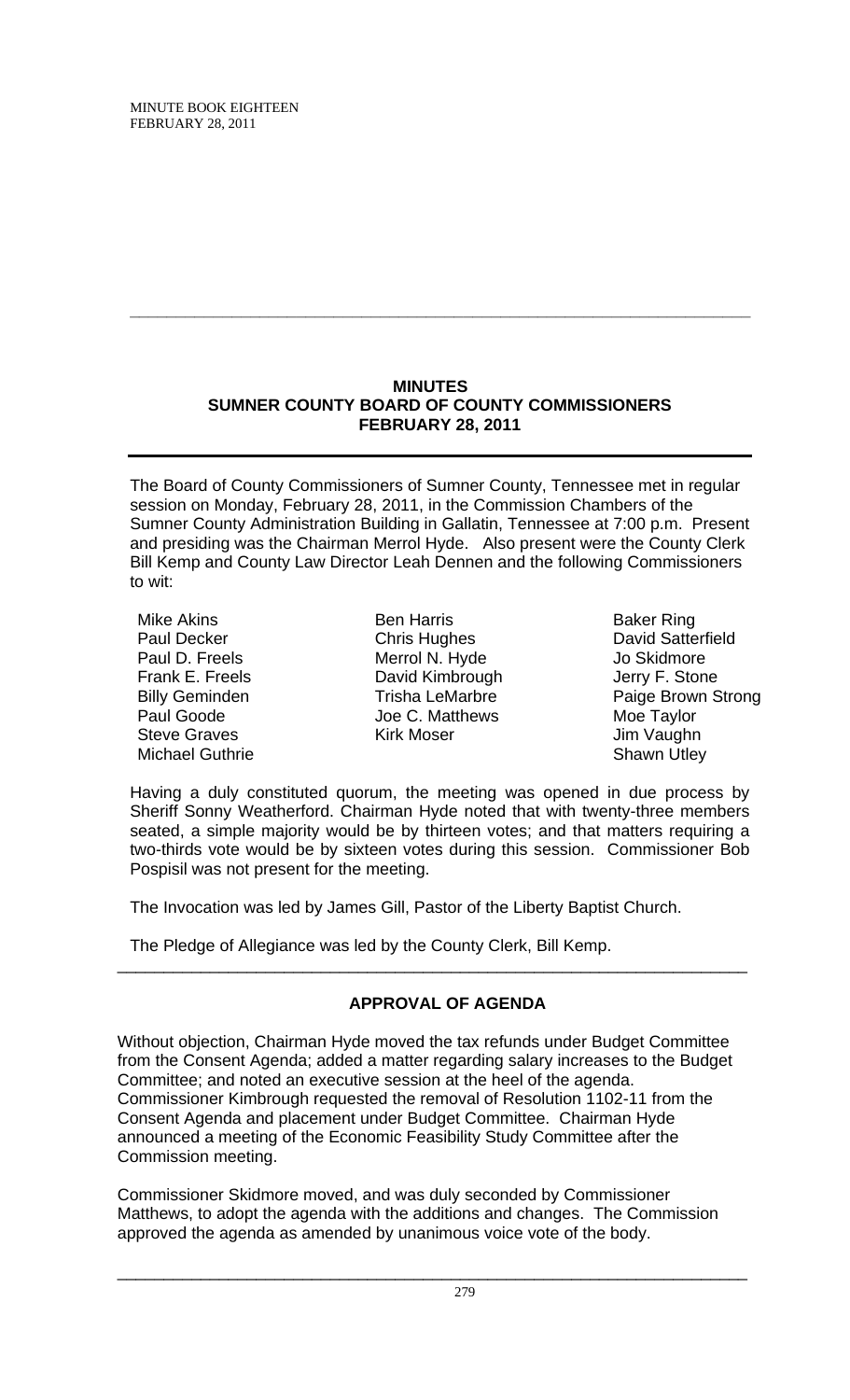## **APPROVAL OF MINUTES**

The minutes for the meeting of this body held on January 24, 2011, and recorded in the office of the Clerk, Bill Kemp, were approved by voice vote after Commissioner Frank Freels made the motion, seconded by Commissioner Graves. Commissioner Utley abstained from the vote.

# **RECOGNITION OF THE PUBLIC**

 Chairman Hyde opened the floor to allow the public to speak concerning any matter on the agenda.

The following citizens spoke in favor of Resolution 1102-1, a bond fund appropriation for school athletic facilities:

Jim Carr of 209 Vintage Circle in Hendersonville requested the Commission to appropriate the bond funds for a soccer and track facility at Merrol Hyde Magnet School.

Karl Wagnon of 129 Hunters Lane in Hendersonville spoke on behalf of Beech High School, requesting passage of 1102-01.

Charles Hagood of 225 South Thompson Lane in Goodlettsville spoke in favor of the improvements at Beech High School.

Regan Manayan of 1002 Pintail Place in Hendersonville spoke in favor of new facilities for Merrol Hyde Magnet School.

Wes Reade of 888 Lakeshore Drive in Gallatin stated that all young people need an accessible, functional and safe outdoor facility.

Jimmy Paul of 109 Cedar Ridge Lane in Hendersonville spoke on behalf of funding the bond issue for Merrol Hyde Magnet School.

John Evans of 155 Cumberland Drive in Hendersonville stated that the Board of Education is being circumvented in the process of spending bond funds for athletic facilities.

Don Long, Chairman of the Sumner County Board of Education, read a letter from him written on behalf of the Board of Education. He stated that the Board unanimously voted to formally ask that the Commission delay a vote on the second reading of 1102-01 and to send a request to them for a Board approved list of the greatest needs and best use of the remaining 2010 bond funds.

Mahailiah Hughes of 142 Duncan Street in Gallatin, Sumner County Circuit Court Clerk, explained why she gave her employees salary increases as a result of her chief deputy and administrative assistant retiring.

Richard W. Hutcherson of 125 Biggs Road in Cottontown stated his interest in being elected to fill the vacancy of Constable in the Twelfth District.

\_\_\_\_\_\_\_\_\_\_\_\_\_\_\_\_\_\_\_\_\_\_\_\_\_\_\_\_\_\_\_\_\_\_\_\_\_\_\_\_\_\_\_\_\_\_\_\_\_\_\_\_\_\_\_\_\_\_\_\_\_\_\_\_\_\_

With no one else wishing to speak, recognition of the public was closed.

# **REPORT OF THE CHAIR**

 Commissioner Skidmore introduced the following resolution and moved for approval. The motion was seconded by Commissioner Paul Freels.

## **A RESOLUTION HONORING THE HENDERSONVILLE CHRISTIAN ACADEMY VARISTY FOOTBALL TEAM**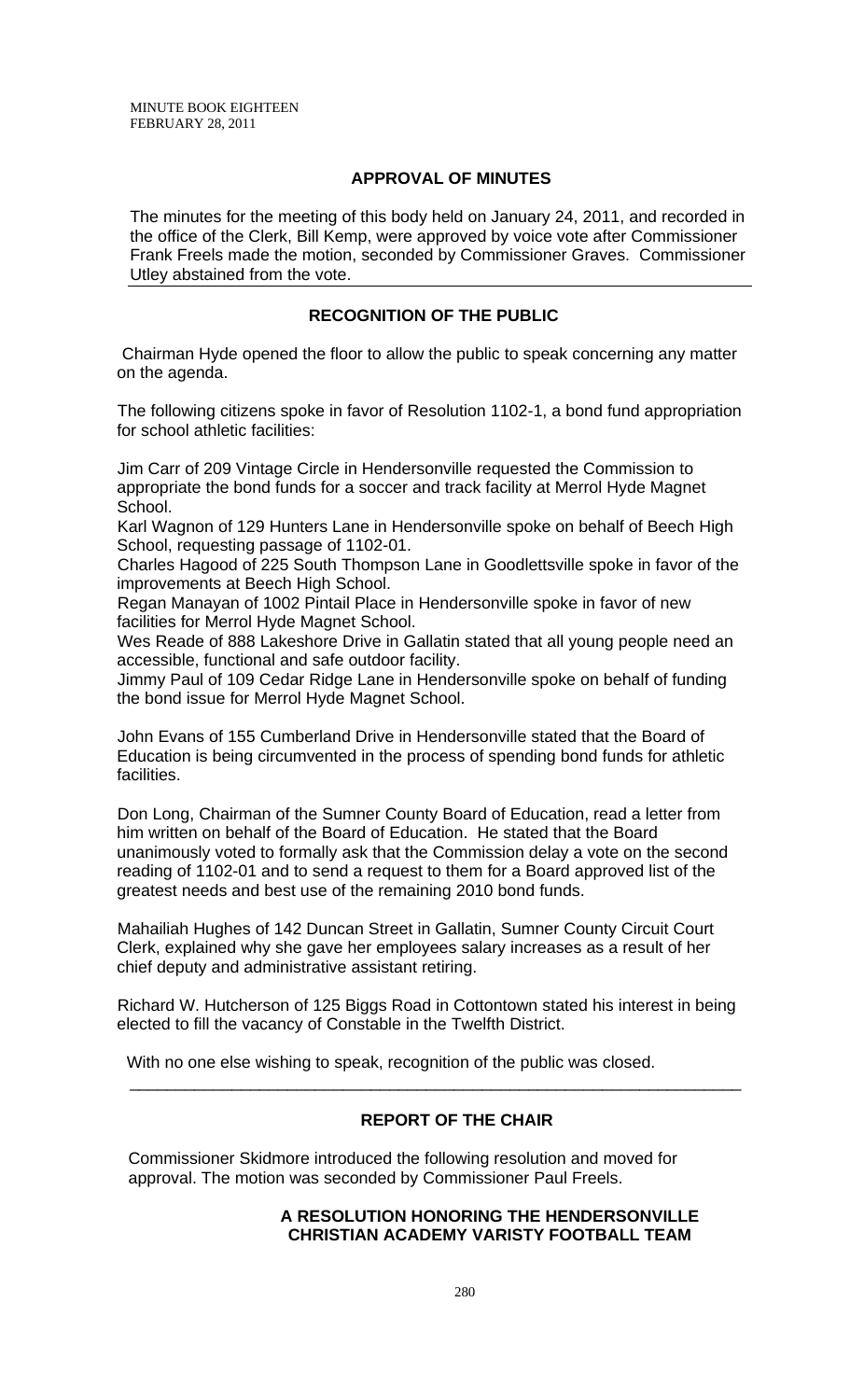**WHEREAS,** the Hendersonville Christian Academy Varsity football team, led by Coach Don Karns and his outstanding coaching staff, have won the 2010 Tennessee Association of Christian Schools State Football Championship after retaining a season record of ten wins; and

**WHEREAS**, the Hendersonville Christian Academy Varsity football team played with pride and spirit and through their diligent efforts have brought honor to themselves, their school and Sumner County by their outstanding performance and dedicated efforts; and

**WHEREAS**, the coaches, the manager and the players have demonstrated the success brought about by hard work and shown by their outstanding efforts how to be an inspiration to others.

**NOW THEREFORE, BE IT RESOLVED** by the Sumner County Board of County Commissioners meeting in regular session on this the 28<sup>th</sup> day of February, 2011, that this body does hereby congratulate and commend the Hendersonville Christian Academy Varsity football team for their award winning, record-breaking, outstanding season; and

**BE IT FURTHER RESOLVED** that this resolution shall be spread on the minutes of this body and the Clerk is to furnish a copy of this resolution to the Hendersonville Christian Academy Varsity football team and Coach Don Karns.

## Chairman Hyde declared the certificate of recognition approved unanimously.

**\_\_\_\_\_\_\_\_\_\_\_\_\_\_\_\_\_\_\_\_\_\_\_\_\_\_\_\_\_\_\_\_\_\_\_\_\_\_\_\_\_\_\_\_\_\_\_\_\_\_\_\_\_\_\_\_\_\_\_\_\_**

Commissioner Graves introduced the following resolution and moved for approval. The motion was seconded by Commissioner Frank Freels.

#### **A RESOLUTION HONORING MR. HENRY ROBERSON**

 **WHEREAS,** Mr. Henry Roberson has retired after accumulating over thirty-five years of service with the Sumner County Highway Department during which time he gave countless hours of service to the citizens of Sumner County; and

 **WHEREAS,** Mr. Henry Roberson and his wife, Frances, have been married for fifty years, have three children and upon retirement, Mr. Roberson is eager to go back to farming; and

 **WHEREAS,** it is appropriate that Mr. Roberson be recognized for his diligent service and dedication to the citizens of Sumner County as well as his positive contribution to the lives of countless people during his tenure.

 **NOW, THEREFORE BE IT RESOLVED** by the Sumner County Board of County Commissioners meeting in regular session on this the  $28<sup>th</sup>$  day of February, 2011, that this body does hereby express its appreciation and gratitude for the many years of service and dedication of Mr. Henry Roberson and this body urges all the citizens of Sumner County to acknowledge the hard work and efforts made by Mr. Henry Roberson to Sumner County; and

 **BE IT FURTHER RESOLVED** that this resolution shall be spread upon the minutes of this body and the Clerk is to furnish a copy of this resolution to Mr. Henry Roberson.

\_\_\_\_\_\_\_\_\_\_\_\_\_\_\_\_\_\_\_\_\_\_\_\_\_\_\_\_\_\_\_\_\_\_\_\_\_\_\_\_\_\_\_\_\_\_\_\_\_\_\_\_\_\_\_\_\_\_\_\_\_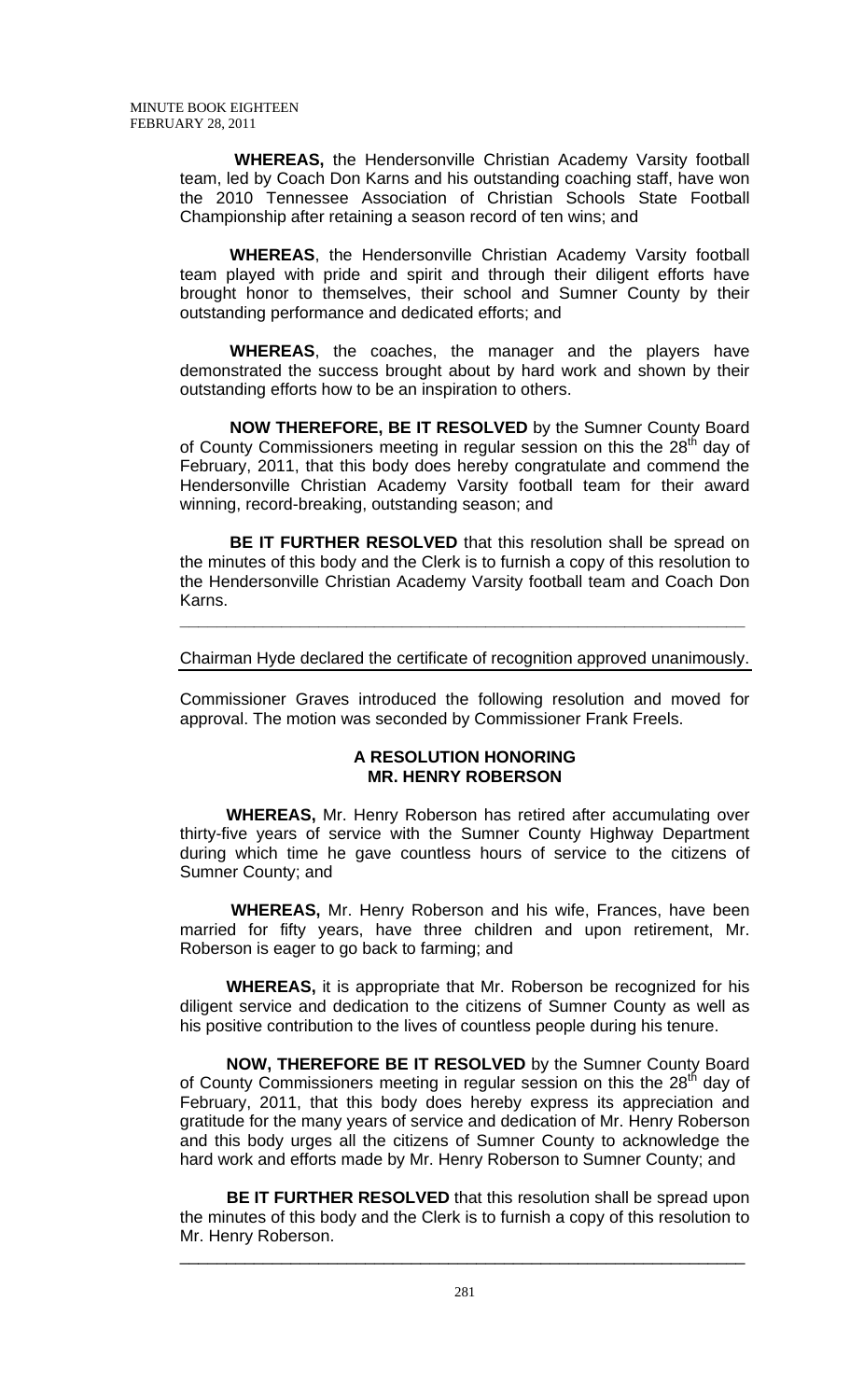# Chairman Hyde declared the certificate of recognition approved unanimously.

Commissioner Vaughn introduced the following resolution and moved for approval. The motion was seconded by Commissioner Matthews.

## **A RESOLUTION HONORING EMERGENCY MEDICAL SERVICES**

**WHEREAS,** Sumner County Emergency Services "S.C.E.M.S." lead by Director Keith Douglas were recently honored as the Ambulance Service of the year and the recipient of the prestigious Bob Thomas ALS Service Award; and

**WHEREAS,** S.C.E.M.S., has pioneered procedures to save lives, limit injuries, provide greater emergency education, increase public awareness and promote safety in order to supply life saving efforts to the citizens and visitors of our county; and

**WHEREAS,** S.C.E.M.S. is congratulated for receipt of this award and all personnel are to be commended for their diligent work, as well as exceptional skill and accomplishments which have helped to make our county a safer place to live; and

**WHEREAS,** through the ongoing innovation and dedication of S.C.E.M.S., future generations will be greatly benefited.

**NOW, THEREFORE, BE IT RESOLVED** by the Sumner County Board of County Commissioners meeting in regular session on this the 28<sup>th</sup> day of February, 2011 that this body does hereby congratulate and commend the entire staff of S.C.E.M.S. as well as Director Keith Douglas for their outstanding achievements and ask all citizens to thank members of the S.C.E.M.S. for their continuing lifesaving work; and

**BE IT FURTHER RESOLVED** that this resolution is to be read and entered on the minutes of this body so as to make it a permanent part of the records of this body and the Clerk is hereby directed to furnish a copy of this resolution to Sumner County Emergency Medical Services and Director Keith Douglas.

## Chairman Hyde declared the certificate of recognition approved unanimously.

**\_\_\_\_\_\_\_\_\_\_\_\_\_\_\_\_\_\_\_\_\_\_\_\_\_\_\_\_\_\_\_\_\_\_\_\_\_\_\_\_\_\_\_\_\_\_\_\_\_\_\_\_\_\_\_\_\_\_\_\_\_**

Commissioner Moser introduced the following resolution and moved for approval. The motion was seconded by Commissioner Stone.

#### **1102-01 A RESOLUTION APPROPRIATING \$572,000.00 FROM THE 2010 BOND FUNDS FOR VARIOUS COUNTY PROJECTS AND DIRECTING THE COMMENCEMENT OF SAME**

 **BE IT RESOLVED** by the Sumner County Board of County Commissioners, meeting in regular session on this the  $28<sup>th</sup>$  day of February, 2011 that this body does hereby appropriate \$572,000.00 from the 2010 Bond Funds for the following projects:

(1) \$300,000.00 for repair, replacement or renovation of the Beech High School gym bleachers, football field light poles, access road completion and athletic facility work; and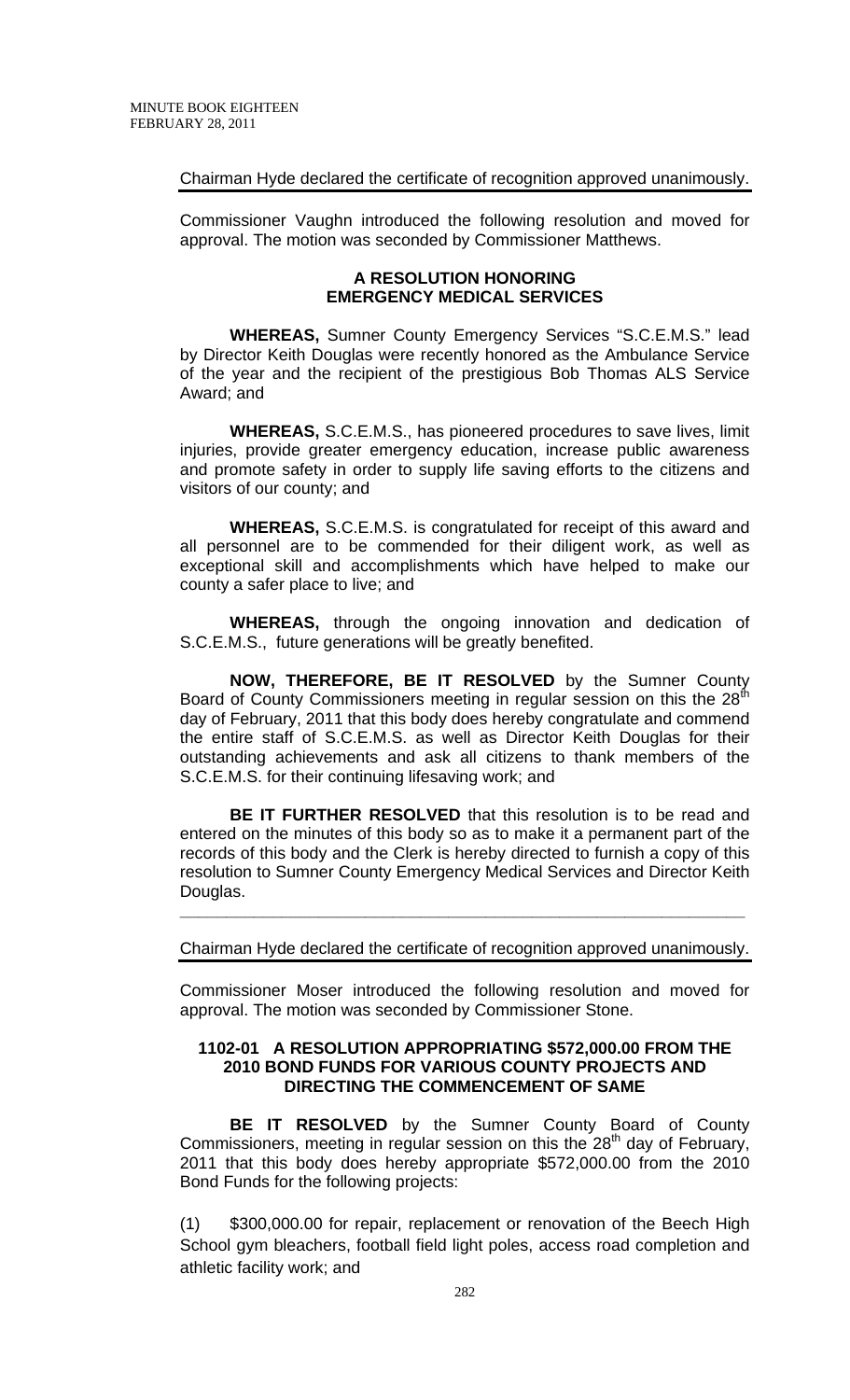(2) \$30,000 for Station Camp High School soccer field lights; and

(3) \$242,000.00 for Merrol Hyde Magnet School soccer and track facility.

The electronic vote was recorded in the following manner:

| <b>Akins</b>  |         | Taylor                |        | Geminden      | N        |
|---------------|---------|-----------------------|--------|---------------|----------|
| Utley         |         | Graves                |        | Satterfield   | N        |
| F. Freels     |         | <b>Matthews</b>       | N      | <b>Harris</b> | Y        |
| Ring          | N       | <b>Brown Strong N</b> |        | Vaughn        | Y        |
| LeMarbre      | N       | Moser                 |        | Decker        | Y        |
| Hyde          |         | Hughes                | N      | Kimbrough     | N        |
| Goode         | N       | <b>Skidmore</b>       | Y      | P. Freels     | Y        |
| <b>Stone</b>  |         | Guthrie               | N      |               |          |
| <b>SECOND</b> | Yes: 13 |                       | No: 10 | Abs: 0        | 08:15 PM |

Chairman Hyde declared the resolution approved by the body on the second and final reading.

\_\_\_\_\_\_\_\_\_\_\_\_\_\_\_\_\_\_\_\_\_\_\_\_\_\_\_\_\_\_\_\_\_\_\_\_\_\_\_\_\_\_\_\_\_\_\_\_\_\_\_\_\_\_\_\_\_\_\_\_\_\_\_\_\_\_\_

Chairman Hyde directed the Clerk to read the following notice into the record:

# **NOTICE OF SPECIAL ELECTION FOR THE OFFICE OF CONSTABLE FOR THE TWELFTH DISTRICT**

 Pursuant to the Tennessee Constitution as well as the pertinent Tennessee Code Annotated Sections, notice is hereby given that on **Monday, February 28, 2011, at approximately 7:00 p.m.** (local time), the Sumner County Board of County Commissioners shall assemble in the Commission Chambers of the Sumner County Administration Building, 355 North Belvedere Drive, Gallatin, Sumner County, Tennessee, with respect to filling the vacancy in the **Office of Constable for the 12th District** created by the death of Dean Davis.

 This special election will be held during the regular meeting of this Body on the aforesaid date.

 Voters of Sumner County are invited to submit names for consideration of appointments to this office. Persons interested in the position are asked to submit a resume or qualifications to the Office of the County Clerk, Sumner County Tennessee, 37066 by Monday, **February 28, 2011, 12:00 Noon** (local time) or attend the aforesaid 7:00 pm meeting and express interest to a member of the Sumner County Legislative Body.

 The position must be filled according to all applicable state statutes, rules and regulations.

\_\_\_\_\_\_\_\_\_\_\_\_\_\_\_\_\_\_\_\_\_\_\_\_\_\_\_\_\_\_\_\_\_\_\_\_\_\_\_\_\_\_\_\_\_\_\_\_\_\_\_\_\_\_\_\_\_\_\_\_\_

 Anyone having an interest, desiring to comment or ask questions concerning the above referenced issue is invited to attend this meeting.

 Chairman Hyde noted that the candidate for the position of Constable, is an Auxiliary Deputy Sheriff and, therefore, may be disqualified from holding the office. Upon motion of Commissioner Frank Freels, seconded by Commissioner Utley, the Commission voted to defer the matter one month to enable the County Law Director to research the matter.

# **REPORT FROM COUNTY OFFICIALS**

\_\_\_\_\_\_\_\_\_\_\_\_\_\_\_\_\_\_\_\_\_\_\_\_\_\_\_\_\_\_\_\_\_\_\_\_\_\_\_\_\_\_\_\_\_\_\_\_\_\_\_\_\_\_\_\_\_\_\_\_\_\_\_\_\_\_

 By motion of Commissioner Harris, seconded by Commissioner Ring, the commissioners approved unanimously the filing as received of the following reports: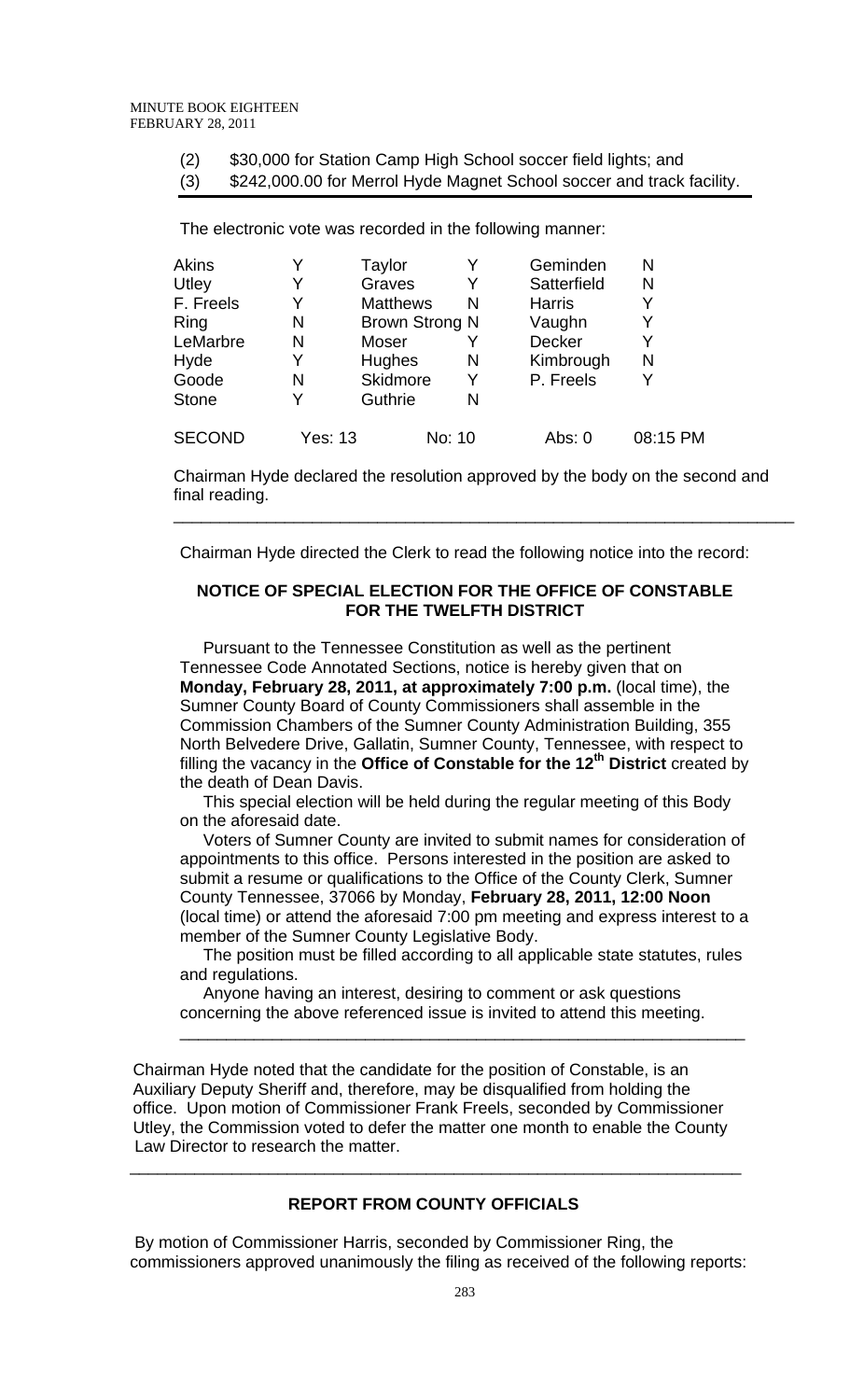County Investments, County General Fund, County Debt Service Fund, County Highway Fund, County Capital Outlay Fund, School General Purpose Fund, School Federal Projects Fund, School Food Service Fund, Employee Health Insurance Trust Fund, Employee Dental Insurance Trust Fund, Casualty Insurance Trust Fund, County Trustee Funds, Special Reports: County Dental Insurance Claim Payments, County Health Insurance Claim Payments, County Property Tax Collections, County EMS Billing/Collections/Balances, County Sales Tax Collections, County Wheel Tax Collections, County Tax Rates/Property Values and County School Loan Program Rates. Approval of the filing of these records does not certify to the accuracy of the documents.

## **LIST OF NOTARIES PUBLIC**

ERIC N AGNOS BRIGITTE LUDWIG PENNY ALLISON PHYLLIS R MANTLO D HOPE BACCHUS SHEILA MCCORD SHERRI L BLAKE PATRICIA A MOORE CHERYL L BROWN TIM MURPHY SUSAN E BYRUM SUSAN J NIZNIK SHEILA F CAPLEY CINDY D OVERSTREET JUDY CRUNK WENDY PASCH GERI DENHERTOG THERESIA C REID HEIDI DRURY LAURA L RUDDELL KENNETH L ENSLEY AMY R SALYERS DELORES FARRELL DAVID A SANDERS LETITIA MICHELLE FIELDEN PAT SCHMIDT DIANA FORESTER CYNTHIA W SHARP JOE FREEMAN A NICOLE SLAUGHTER TAMMY GOAD JOSHUA ALLEN SMART STACEY B GRAVES BEVERLY M STOVALL BETTY GRAVES WANDA L STULTZ MARLA R GUINN BETSYE D THOMAS A HAMPTON HOLLY THRASHER JOYCE HITCHCOCK CHRISTINA M WANTZ MELODY P HOLLOWAY HENRY J WEBB AMY HUTCHISON JULIE A WHITAKER GINA E HUTSON MARK A WILLIAMS PEGGY HYMAN HEATHER WILLIS JANEL L JOHNSON FAYE WISEMAN RITA J KIRBY JENNY K WITHERS DEBORAH J KRETZ SUSANNAH WOOD

TIM ABSHIRE DONNA HARTLEY LUCAS TRACIE D HANNAGAN ATLANTIS MAHOGANY VAUGHN JACLYN S LAZENBY JEFFORY LOWE

Chairman Hyde introduced the following resolution:

## **1102-NOT A RESOLUTION TO APPROVE AND ACCEPT APPLICATIONS FOR NOTARY PUBLIC POSITIONS AND PERSONAL SURETY GUARANTORS**

 **WHEREAS,** according to the law of the State of Tennessee, an individual must apply for the office of notary public in the county of residence, or of their principal place of business; and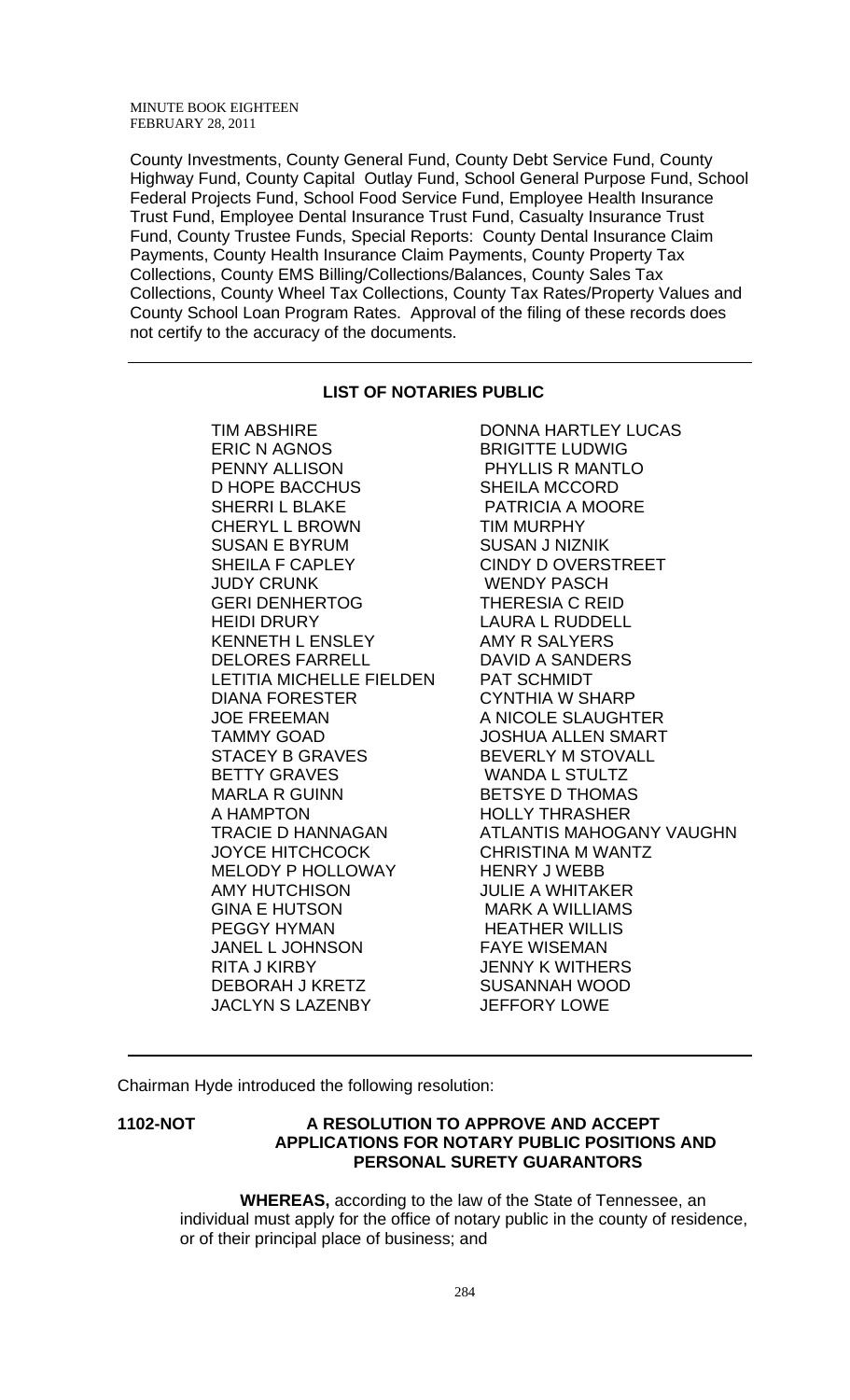**WHEREAS**, state statute requires personal sureties making bonds for Notaries publics to be approved by the Sumner County Commission; and

 **WHEREAS,** said applicant must be approved by the County Commission assembled; and

 **WHEREAS,** Bill Kemp, Sumner County Clerk, has certified according to the records of his office that the persons named on the attached listing labeled "SUMNER COUNTY NOTARY PUBLIC APPLICATIONS and SURETY GUARANTORS" have duly applied for the positions so sought; and

# **BE IT FURTHER RESOLVED THAT THIS TAKE EFFECT FROM AND AFTER PASSAGE.**

 **–––––––––––––––––––––––––––––––––––––––––––––––––––––––––**

Upon motion of Commissioner Skidmore, seconded by Commissioner Akins, voting was recorded in the following manner:

| <b>Akins</b>        | Y | Taylor        | Α     | Geminden     |   |          |
|---------------------|---|---------------|-------|--------------|---|----------|
| Utley               |   | Satterfield   | Y     | F. Freels    |   |          |
| <b>Matthews</b>     | A | <b>Harris</b> | Y     | Ring         |   |          |
| <b>Brown Strong</b> | Y | Vaughn        | Y     | LeMarbre     | Y |          |
| Moser               |   | Decker        | Y     | Hyde         | Y |          |
| <b>Hughes</b>       | Y | Kimbrough     | Y     | Goode        | Y |          |
| <b>Skidmore</b>     | Y | P. Freels     |       | <b>Stone</b> | A |          |
| Guthrie             | Y |               |       |              |   |          |
| 1102-NOTARY         |   | Yes: 19       | No: 0 | Abs: 3       |   | 08:18 PM |

 Chairman Hyde declared the election of Notaries Public by the body.  $\overline{\phantom{a}}$  , and the contribution of the contribution of the contribution of the contribution of the contribution of the contribution of the contribution of the contribution of the contribution of the contribution of the

## **COMMITTEE ON COMMITTEES**

Commissioner Stone reported that Commissioner Steve Graves wished to serve another term on the Agricultural Extension Service. Upon motion of Commissioner Stone, seconded by Commissioner Goode, the committee voted to re-appoint Commissioner Graves to another term.

Upon motion of Commissioner Stone, seconded by Commissioner Matthews, the Commission voted to re-appoint Thomas Neal to serve a two-year term on the Sumner County Highway Commission.

 Commissioner Stone announced the County Executive's recommendation of Shawn Fennell to represent the northern end of the County on the Sumner County Planning Commission. Upon motion of Commissioner Stone to approve, seconded by Commissioner Goode, the Commission voted electronically in the following manner:

Appoint Shawn Fennell to the Planning Commission.

| <b>Akins</b>  | Taylor       | N | Geminden            |  |
|---------------|--------------|---|---------------------|--|
| Utley         | Satterfield  | N | <b>Matthews</b>     |  |
| <b>Harris</b> | Ring         |   | <b>Brown Strong</b> |  |
| Vaughn        | LeMarbre     | v | <b>Moser</b>        |  |
| <b>Decker</b> | Hyde         | Α | Hughes              |  |
| Kimbrough     | Goode        |   | Skidmore            |  |
| P. Freels     | <b>Stone</b> |   | Guthrie             |  |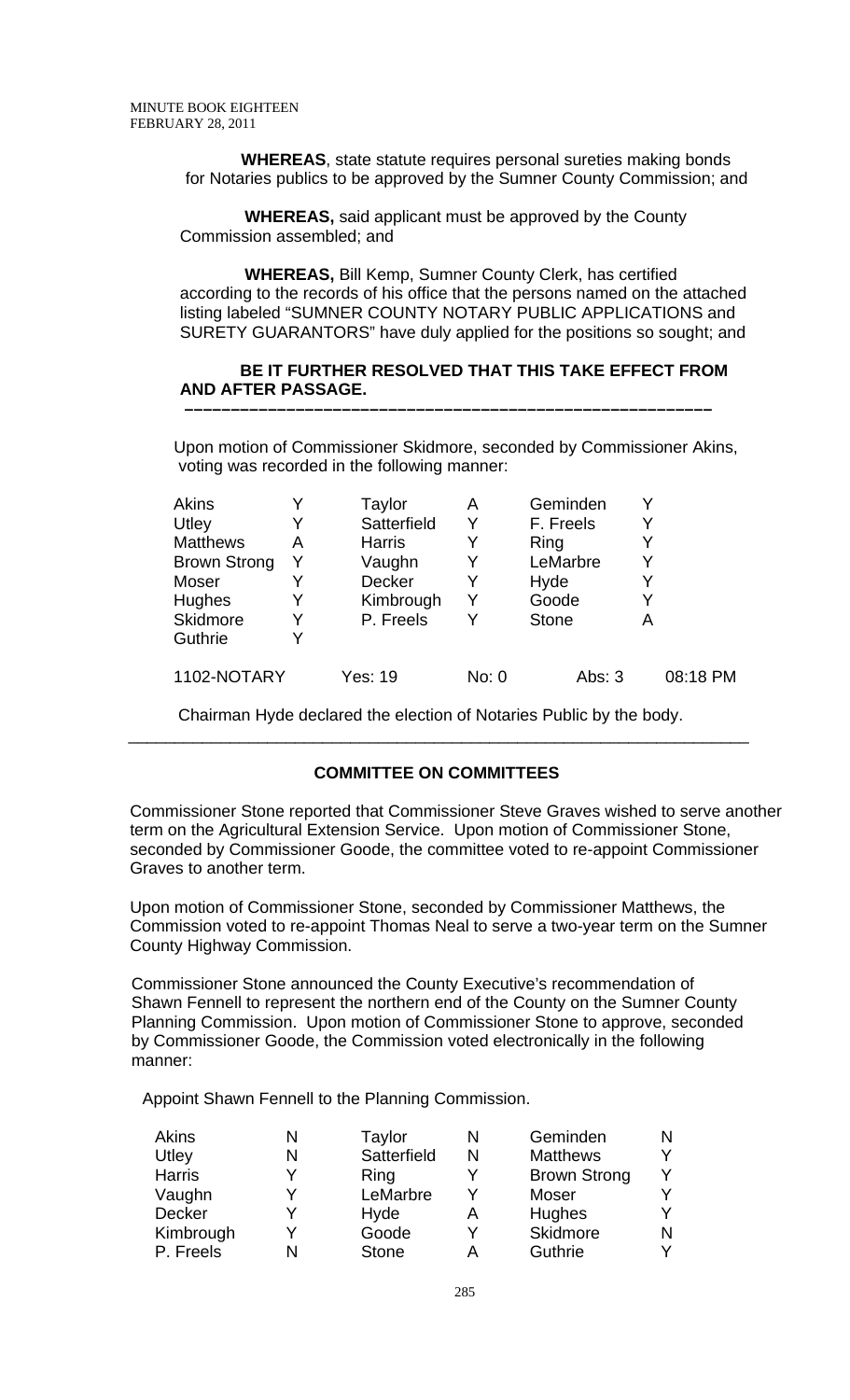| <b>PLANNING</b><br>No: 7<br>Yes: 12 | 08:27 PM<br>Abs: $2$ |
|-------------------------------------|----------------------|
|-------------------------------------|----------------------|

Chairman Hyde declared no election to the Planning Commission. Commissioner Paul Freels changed his voted from abstain to no, reflected in the above-stated vote.

 Commissioner Stone announced the County Executive's recommendation of Commissioner Joe Matthews to serve on the Sumner County Planning Commission. Upon motion of Commissioner Stone, seconded by Commissioner Taylor, the Commission voted to appoint Commissioner Matthews. Commissioner Matthews abstained from the vote.

#### **HIGHWAY COMMISSION**

 $\overline{\phantom{a}}$  , and the contribution of the contribution of the contribution of the contribution of the contribution of the contribution of the contribution of the contribution of the contribution of the contribution of the

There was no report from the Highway Commission.

#### **EDUCATION COMMITTEE**

**\_\_\_\_\_\_\_\_\_\_\_\_\_\_\_\_\_\_\_\_\_\_\_\_\_\_\_\_\_\_\_\_\_\_\_\_\_\_\_\_\_\_\_\_\_\_\_\_\_\_\_\_\_\_\_\_\_\_\_\_\_\_\_\_\_\_\_** 

There was no report from the Education Committee.

#### **GENERAL OPERATIONS COMMITTEE**

**\_\_\_\_\_\_\_\_\_\_\_\_\_\_\_\_\_\_\_\_\_\_\_\_\_\_\_\_\_\_\_\_\_\_\_\_\_\_\_\_\_\_\_\_\_\_\_\_\_\_\_\_\_\_\_\_\_\_\_\_\_\_\_\_\_\_\_** 

Commissioner Hughes introduced the following resolution and moved for approval. The motion was seconded by Commissioner Harris.

## **1102-02 A RESOLUTION DECLARING THE STRUCTURE KNOWN AS THE OLD SCHOOL BUS GARAGE AS SURPLUS AND OFFERING DONATION OF SAME TO THE CITY OF GALLATIN FOR USE AS A CITY FACILITY WITH ALL APPROPRIATE SITE CLEAN UP TO BE PERFORMED BY THE CITY OF GALLATIN AFTER THE STRUCTURE REMOVAL WITH BUILDING REMOVAL BY JUNE 1, 2011**

**WHEREAS**, the facility known as the Old School Bus Garage ("Structure") is no longer in use and is now surplus county property; and

**WHEREAS**, the Structure must be removed from its present location and upon removal, the site where the Structure was located, must be cleaned and returned to an appropriate condition; and

**WHEREAS,** the City of Gallatin is in need of a structure for use by city services and in exchange for performing the appropriate removal of the Structure and the cleanup of the site where the Structure is located, the County will donate this surplus property to the City of Gallatin.

**THEREFORE, BE IT RESOLVED BY** the Sumner County Board of County Commissioners, meeting in regular session on this the 28<sup>th</sup> day of February, 2011 that this body does hereby declare the facility known as the Old School Bus Garage as surplus; and

**BE IT FURTHER RESOLVED** that this body does hereby donate this surplus structure to the City of Gallatin for use as a city facility with all appropriate site clean up to be performed by the City of Gallatin after the structure removal; and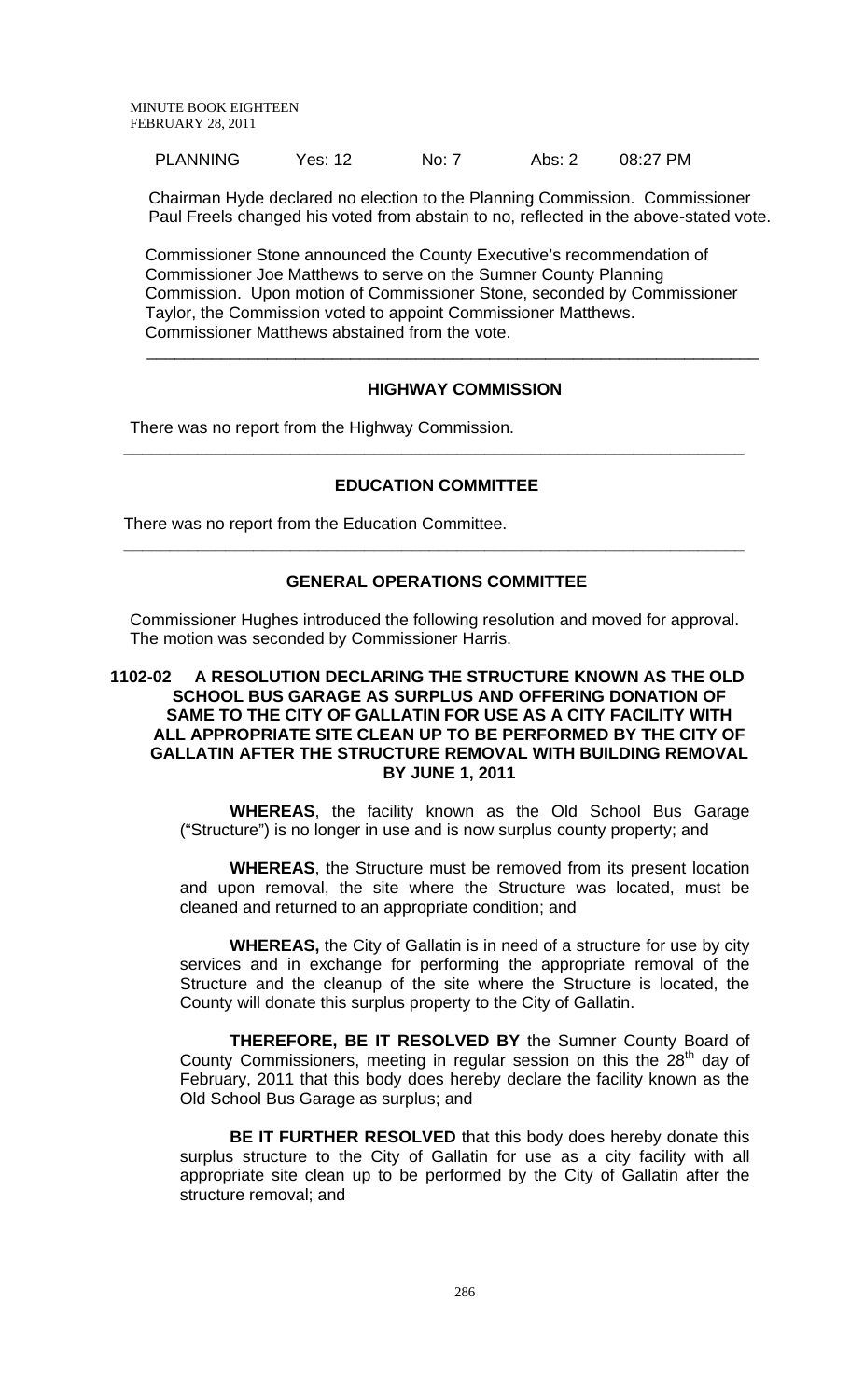**BE IT FURTHER RESOLVED** that the City shall complete this removal of the building by June 1, 2011 or this offer shall be withdrawn and no longer available to the city and cleanup be completed by the end of 2011.

Commissioner Vaughn moved, seconded by Commissioner Frank Freels, to amend the resolution to take out the "end of 2011", substituting "July 1, 2011, on this date the offer shall be withdrawn and no longer available to the City".

Chairman Hyde recognized County Executive Holt who stated that there is a lot of cleanup to do after the building is removed. Commissioner Vaughn changed his motion to state that when the building has been removed, the restoration of the property would follow. The amendment carried by unanimous voice vote.

The electronic vote on the main motion as amended was recorded in the following manner:

| <b>Akins</b>  |         | Taylor       | N | Geminden            |          |
|---------------|---------|--------------|---|---------------------|----------|
| Utley         |         | F. Freels    | Y | <b>Matthews</b>     | А        |
| <b>Harris</b> |         | Ring         |   | <b>Brown Strong</b> | Y        |
| Vaughn        | Y       | LeMarbre     | Y | Moser               |          |
| Decker        | Y       | Hyde         | Y | Hughes              | N        |
| Kimbrough     | N       | Goode        | N | Skidmore            | Y        |
| P. Freels     | N       | <b>Stone</b> | N | Guthrie             | Y        |
| 1102-02       | Yes: 14 | No: 6        |   | Abs: 1              | 08:35 PM |

Chairman Hyde declared the resolution approved by the body.

 Due to a direct conflict of interest, Commissioner Hughes recused himself from bringing forth the remainder of the General Operations Committee report and yielded the floor to the Vice-Chairman. Commissioner Utley introduced the following resolution and moved for approval. Commissioner Matthews seconded the motion.

\_\_\_\_\_\_\_\_\_\_\_\_\_\_\_\_\_\_\_\_\_\_\_\_\_\_\_\_\_\_\_\_\_\_\_\_\_\_\_\_\_\_\_\_\_\_\_\_\_\_\_\_\_\_\_\_\_\_\_\_\_\_\_\_

# **1102-02 A RESOLUTION TO AUTHORIZE RETENTION OF CASSETTY ARCHITECTURE FOR THE DEVELOPMENT OF THE RENOVATION PLANS FOR THE DOUGLASS-CLARK HOUSE**

 **BE IT RESOLVED** that the historic Douglas-Clark House, site of the first courthouse in this county has been chosen as part of the greenway program; and

**BE IT RESOLVED** by the Sumner County Board of County Commissioners meeting in regular session on this the 28<sup>th</sup> day of February, 2011, that this body does hereby approve the retention of Cassetty Architecture to draw plans of the Douglass-Clark House renovations.

**BE IT FURTHER RESOLVED** that the renovation of the historic Douglass-Clark House has been approved by all local, state and federal authorities; and

**BE IT FURTHER RESOLVED** that after undertaking all necessary procedures to advertise, rank and recommend an architect for the project.

**\_\_\_\_\_\_\_\_\_\_\_\_\_\_\_\_\_\_\_\_\_\_\_\_\_\_\_\_\_\_\_\_\_\_\_\_\_\_\_\_\_\_\_\_\_\_\_\_\_\_\_\_\_\_\_\_\_\_\_\_\_**

The resolution was approved by unanimous voice vote of the body.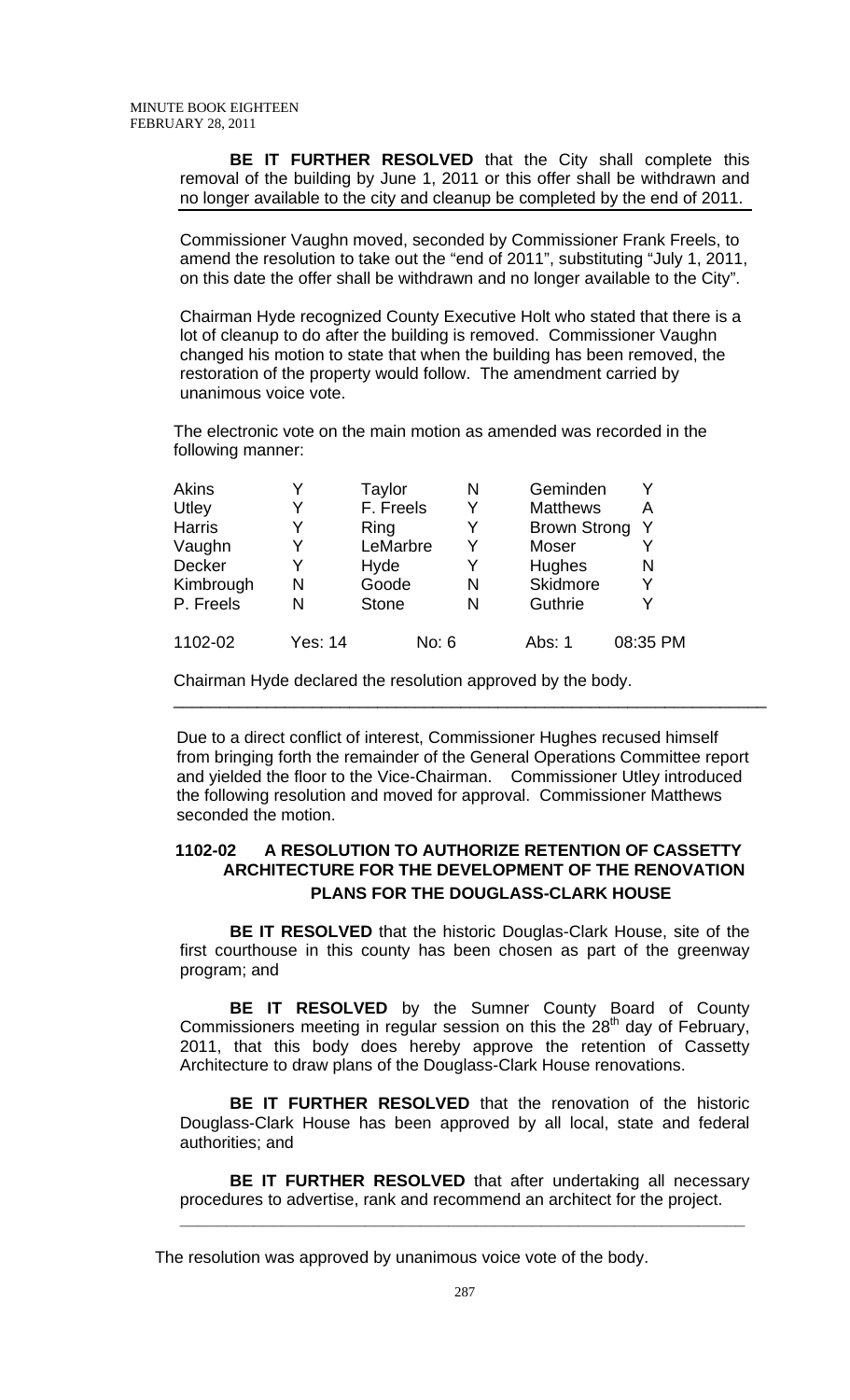# **EMERGENCY SERVICES COMMITTEE**

**\_\_\_\_\_\_\_\_\_\_\_\_\_\_\_\_\_\_\_\_\_\_\_\_\_\_\_\_\_\_\_\_\_\_\_\_\_\_\_\_\_\_\_\_\_\_\_\_\_\_\_\_\_\_\_\_\_\_\_\_\_\_\_\_** 

\_\_\_\_\_\_\_\_\_\_\_\_\_\_\_\_\_\_\_\_\_\_\_\_\_\_\_\_\_\_\_\_\_\_\_\_\_\_\_\_\_\_\_\_\_\_\_\_\_\_\_\_\_\_\_\_\_\_\_\_\_\_\_\_

There was no report from the Emergency Services Committee.

#### **PUBLIC SERICES COMMITTEE**

**\_\_\_\_\_\_\_\_\_\_\_\_\_\_\_\_\_\_\_\_\_\_\_\_\_\_\_\_\_\_\_\_\_\_\_\_\_\_\_\_\_\_\_\_\_\_\_\_\_\_\_\_\_\_\_\_\_\_\_\_\_\_\_\_** 

There was no report from the Public Services Committee.

## **LEGISLATIVE COMMITTEE**

Commissioner Goode introduced the following resolution and moved for approval. Commissioner Taylor seconded the motion.

#### **1102-04 A RESOLUTION NAMING THE COUNTY BRIDGE ON GREGORY ROAD IN MEMORY OF DAVID WHITICKER**

**WHEREAS**, David Whiticker bravely served our county in Vietnam as a member of the United States Army; and

 **WHEREAS,** David Whiticker was tragically killed upon his return to Tennessee, leaving behind two sons and a wife as well as numerous other family members and friends; and

**WHEREAS,** David Whiticker was a shining example of an American hero and for his efforts, this body wishes to remember him.

 **THEREFORE BE IT RESOLVED** by the Sumner County Board of County Commissioners meeting in regular session on this the 28<sup>th</sup> day of February, 2011, that this body hereby names the county bridge on Gregory Road in memory of David Whiticker.

 Chairman Hyde declared the resolution approved by unanimous voice vote of the body.

**\_\_\_\_\_\_\_\_\_\_\_\_\_\_\_\_\_\_\_\_\_\_\_\_\_\_\_\_\_\_\_\_\_\_\_\_\_\_\_\_\_\_\_\_\_\_\_\_\_\_\_\_\_\_\_\_\_\_\_\_\_**

#### **BUDGET COMMITTEE**

 $\overline{\phantom{a}}$  , and the contribution of the contribution of the contribution of the contribution of the contribution of the contribution of the contribution of the contribution of the contribution of the contribution of the

Commissioner Moser introduced the following resolution and moved for approval. Commissioner Skidmore seconded the motion. Commissioner Moser stated there were further adjustments to the tax refunds decreasing the amount of the refunds to a total of \$184,482.03.

The following property tax refunds were presented for approval:

#### **PROPERTY TAX REFUNDS**

| $\bullet$ | Gap, Inc.                      |    | \$1,158.42   |
|-----------|--------------------------------|----|--------------|
| $\bullet$ | High, Beth B                   |    | 546.43       |
| $\bullet$ | Kroger Limited Partnership I   |    | \$12,124.80  |
| $\bullet$ | Dickerson, Patricia E.         | S. | 344.56       |
| $\bullet$ | Gossett, Vicki Lee & Ronni Lee |    | 673.84       |
| $\bullet$ | Hendersonville Hospital Corp.  |    | \$202,990.16 |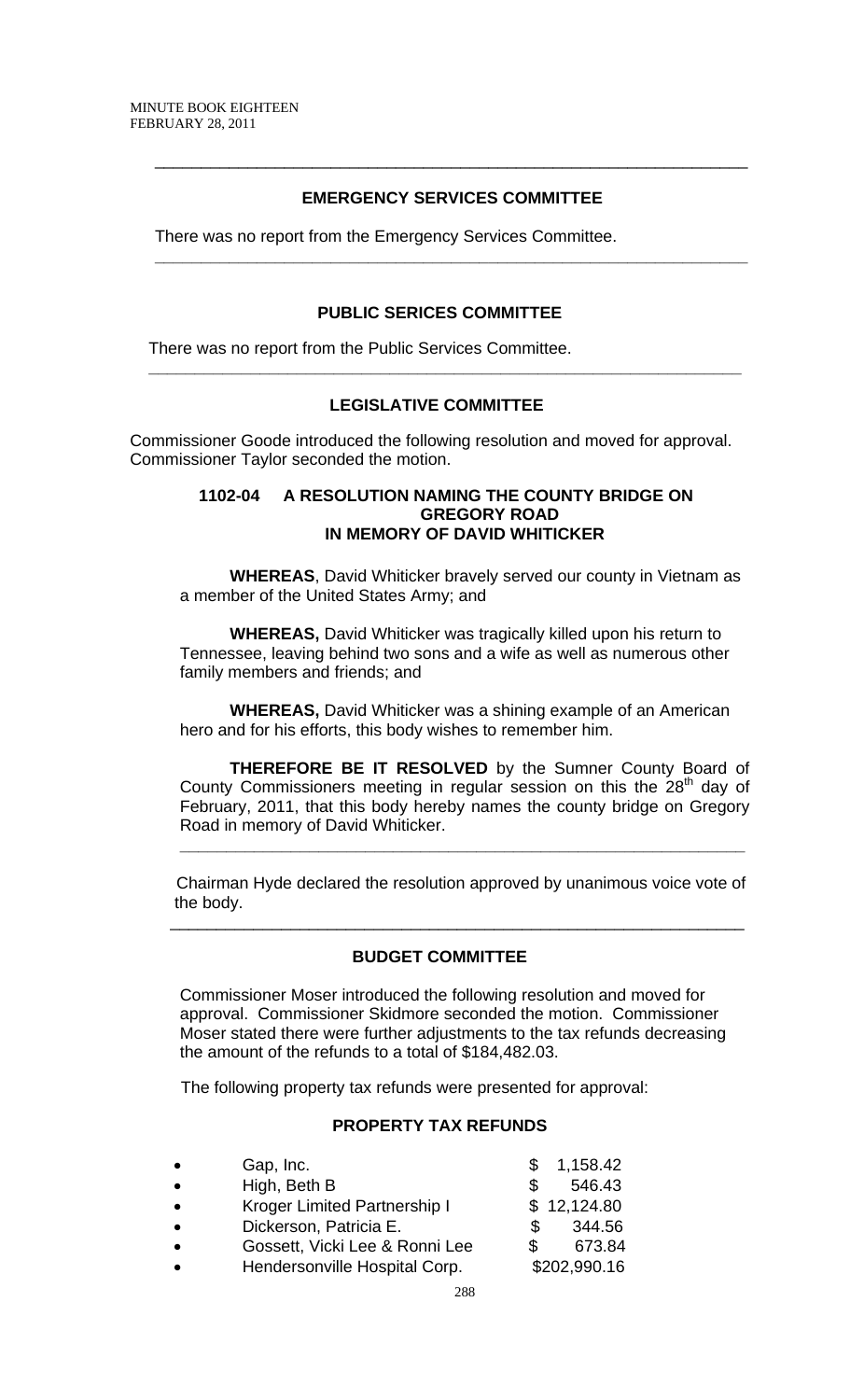| $\bullet$ | Indian Lake Power Center, LLC                              |    | \$36,597.70 |
|-----------|------------------------------------------------------------|----|-------------|
| $\bullet$ | <b>Inland American Hendersonville</b><br>Indian Lake, LLC. |    | \$11,704.48 |
| $\bullet$ | <b>JHR Sumner Place Shopping Ctr.</b>                      | S  | 3,769.20    |
| $\bullet$ | Loftis, Herman etux Olivia Dale                            | \$ | 369.46      |
| $\bullet$ | Long, James G. etux Sadie B.                               | \$ | 530.96      |
| $\bullet$ | Smith, Earl Phillip & Martha Anne T.                       | \$ | 449.53      |
| $\bullet$ | Stoneridge Farms at the Hunt Club                          |    | \$26,674.56 |
| $\bullet$ | Swatzell, David L. etux Susan K.                           | \$ | 99.10       |

The electronic vote was recorded in the following manner:

| Akins               |   | Taylor        |       |   | Geminden     |          |
|---------------------|---|---------------|-------|---|--------------|----------|
| Utley               |   | Satterfield   |       | Y | F. Freels    | Y        |
| <b>Matthews</b>     |   | <b>Harris</b> |       | Y | Ring         | Y        |
| <b>Brown Strong</b> |   | Vaughn        |       |   | LeMarbre     | Y        |
| <b>Moser</b>        |   | Decker        |       | Y | Hyde         | Y        |
| Hughes              |   | Kimbrough     |       | Y | Goode        | Y        |
| Skidmore            |   | P. Freels     |       | Y | <b>Stone</b> | Y        |
| Guthrie             | Y |               |       |   |              |          |
| <b>APPROVE</b>      |   | Yes: 22       | No: 0 |   | Abs: 0       | 08:39 PM |

Chairman Hyde declared the tax refunds approved by the body.

Commissioner Moser yielded the floor to Commissioner Stone who reported to the Committee regarding salary increases given to employees in the Circuit Court Clerk's Office.He pointed that other employees in County General did not receive raises.

\_\_\_\_\_\_\_\_\_\_\_\_\_\_\_\_\_\_\_\_\_\_\_\_\_\_\_\_\_\_\_\_\_\_\_\_\_\_\_\_\_\_\_\_\_\_\_\_\_\_\_\_\_\_\_\_\_\_\_\_\_\_\_\_\_\_\_

Commissioner Moser introduced the following resolution and moved for approval. Commissioner Taylor seconded the motion.

## **1102-11 A RESOLUTION APPROPRIATING \$65,000.00 FROM PREVIOUSLY ALLOCATED FUNDS FROM THE 2010 BOND FUNDS TO THE BOARD OF EDUCATION FOR ROOF REPLACEMENT ON HENDERSONVILLE HIGH SCHOOL IRON BUNKER**

 **BE IT RESOLVED** by the Sumner County Board of County Commissioners, meeting in regular session on this the  $28<sup>th</sup>$  day of February, 2011, that this body does hereby appropriate \$65,000.00 from previously allocated funds from the 2010 Bond Funds to the Board of Education for Roof Replacement on Hendersonville High School Iron Bunker with any additional funds from the School System General Purpose Fund Reserve.

Commissioner Kimbrough moved, seconded by Commissioner Ring, to suspend the rules to allow School Board Chairman Don Long to answer questions. The motion carried.

Mr. Long responded to questions, stating that due to delays the bid for the Iron Bunker increased to \$93,810.00. The Board of Education will fund the additional amount over the \$65,000.00, which was the original cost estimate.

Commissioner Hughes moved, seconded by Commissioner Utley, to fund the full \$93,810.00 of the cost from the 2010 Bond Issue. Chairman Hyde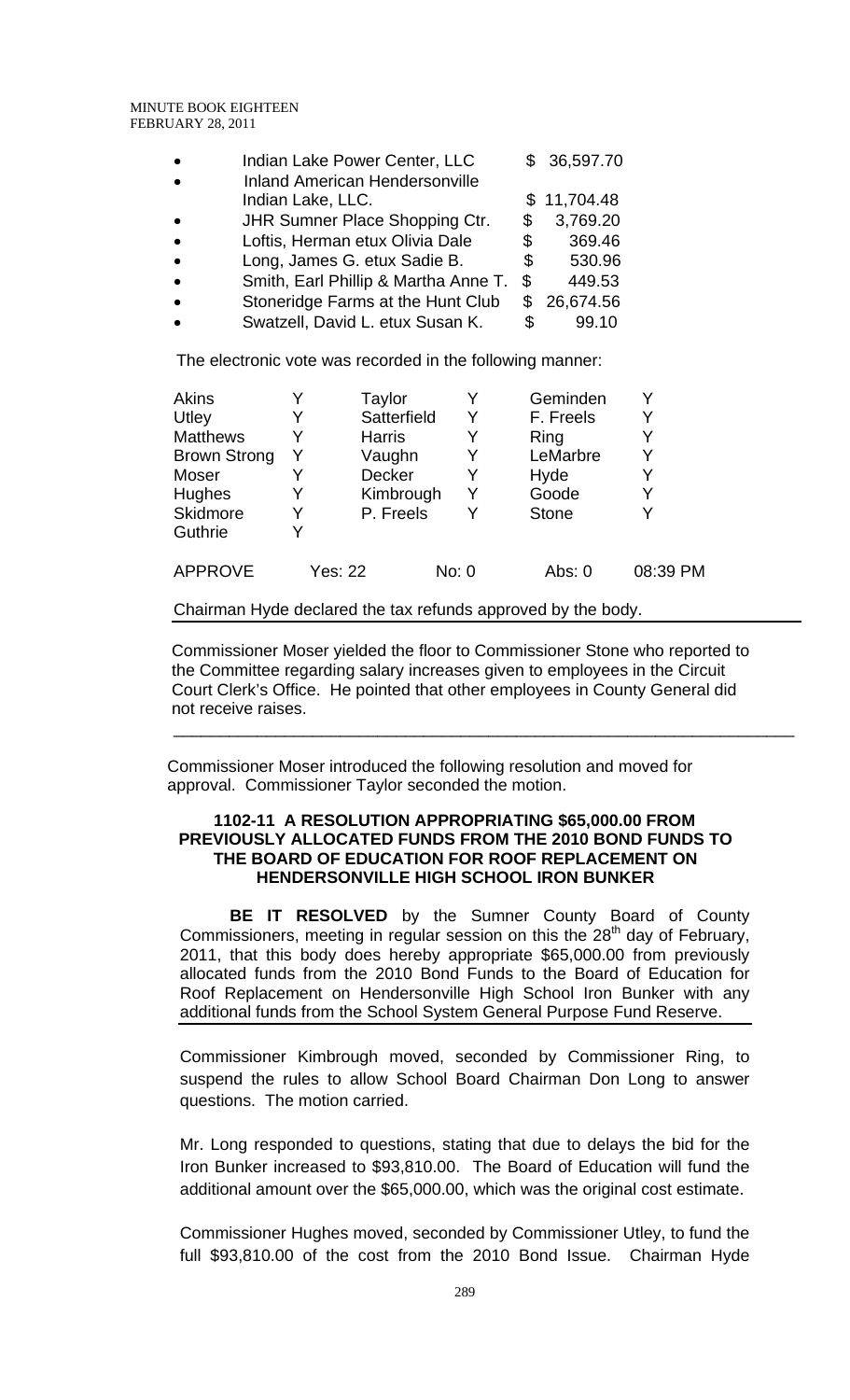recognized David Lawing, County Finance Director, who stated that after the passage of Resolution 1102-01, the remainder in the 2010 Bond Issue was \$74,345.79 with various projects incomplete.

The electronic vote on the amendment was recorded in the following manner:

|                 |        |               |        | Amend 1102-11 to include the full cost of repairs \$93,000.00. |          |
|-----------------|--------|---------------|--------|----------------------------------------------------------------|----------|
| Akins           | N      | Taylor        | N      | Geminden                                                       | N        |
| Utley           |        | Satterfield   |        | F. Freels                                                      | N        |
| <b>Matthews</b> | Y      | <b>Harris</b> | Y      | Ring                                                           | N        |
| Brown Strong N  |        | Vaughn        | N      | LeMarbre                                                       | N        |
| Moser           | N      | <b>Decker</b> | Y      | Hyde                                                           | N        |
| <b>Hughes</b>   | Y      | Kimbrough     | N      | Goode                                                          | N        |
| P. Freels       | N      | <b>Stone</b>  | N      | Guthrie                                                        | N        |
| 1102-11.1       | Yes: 6 |               | No: 15 | Abs: 0                                                         | 08:52 PM |

Chairman Hyde declared the motion failed to pass.

The electronic vote on the resolution was recorded in the following manner:

\_\_\_\_\_\_\_\_\_\_\_\_\_\_\_\_\_\_\_\_\_\_\_\_\_\_\_\_\_\_\_\_\_\_\_\_\_\_\_\_\_\_\_\_\_\_\_\_\_\_\_\_\_\_\_\_\_\_\_\_\_\_\_\_

| <b>Akins</b>        | N       | Taylor        |   | Geminden     |          |
|---------------------|---------|---------------|---|--------------|----------|
| Utley               | Y       | Satterfield   | Y | F. Freels    | Y        |
| <b>Matthews</b>     |         | <b>Harris</b> | Y | Ring         |          |
| <b>Brown Strong</b> |         | Vaughn        | Y | LeMarbre     | Y        |
| Moser               |         | Decker        | Y | Hyde         | Y        |
| Hughes              |         | Kimbrough     | Y | Goode        | Y        |
| Skidmore            |         | P. Freels     | v | <b>Stone</b> | Y        |
| Guthrie             |         |               |   |              |          |
| 1102-11             | Yes: 21 | No: 1         |   | Abs: 0       | 08:53 PM |

Chairman Hyde declared the resolution approved by the body.

## **CONSENT AGENDA**

\_\_\_\_\_\_\_\_\_\_\_\_\_\_\_\_\_\_\_\_\_\_\_\_\_\_\_\_\_\_\_\_\_\_\_\_\_\_\_\_\_\_\_\_\_\_\_\_\_\_\_\_\_\_\_\_\_\_\_\_\_\_\_\_

Commissioner Moser introduced the following resolution and moved for approval. Commissioner Vaughn seconded the motion.

#### **1102-05 A RESOLUTION APPROPRIATING \$187,361.00 AS PASS-THROUGH FUNDS TO VARIOUS ACCOUNTS OF THE HIGHWAY DEPARTMENT**

 **BE IT RESOLVED** by the Sumner County Board of County Commissioners meeting in regular session on this the 28<sup>th</sup> day of February, 2011 that this body hereby appropriates \$187,361.00 as pass-through funds to various accounts within the Highway Department as shown on the attachment herewith.

**\_\_\_\_\_\_\_\_\_\_\_\_\_\_\_\_\_\_\_\_\_\_\_\_\_\_\_\_\_\_\_\_\_\_\_\_\_\_\_\_\_\_\_\_\_\_\_\_\_\_\_\_\_\_\_\_\_\_\_\_\_**

# **1102-06 A RESOLUTION APPROPRIATING \$300.00 TO THE GALLATIN LIBRARY AS PASS-THROUGH FUNDS FROM MEMORIAL DONATIONS**

**BE IT RESOLVED** by the Sumner County Board of County Commissioners meeting in regular session on this the  $28<sup>th</sup>$  day of February,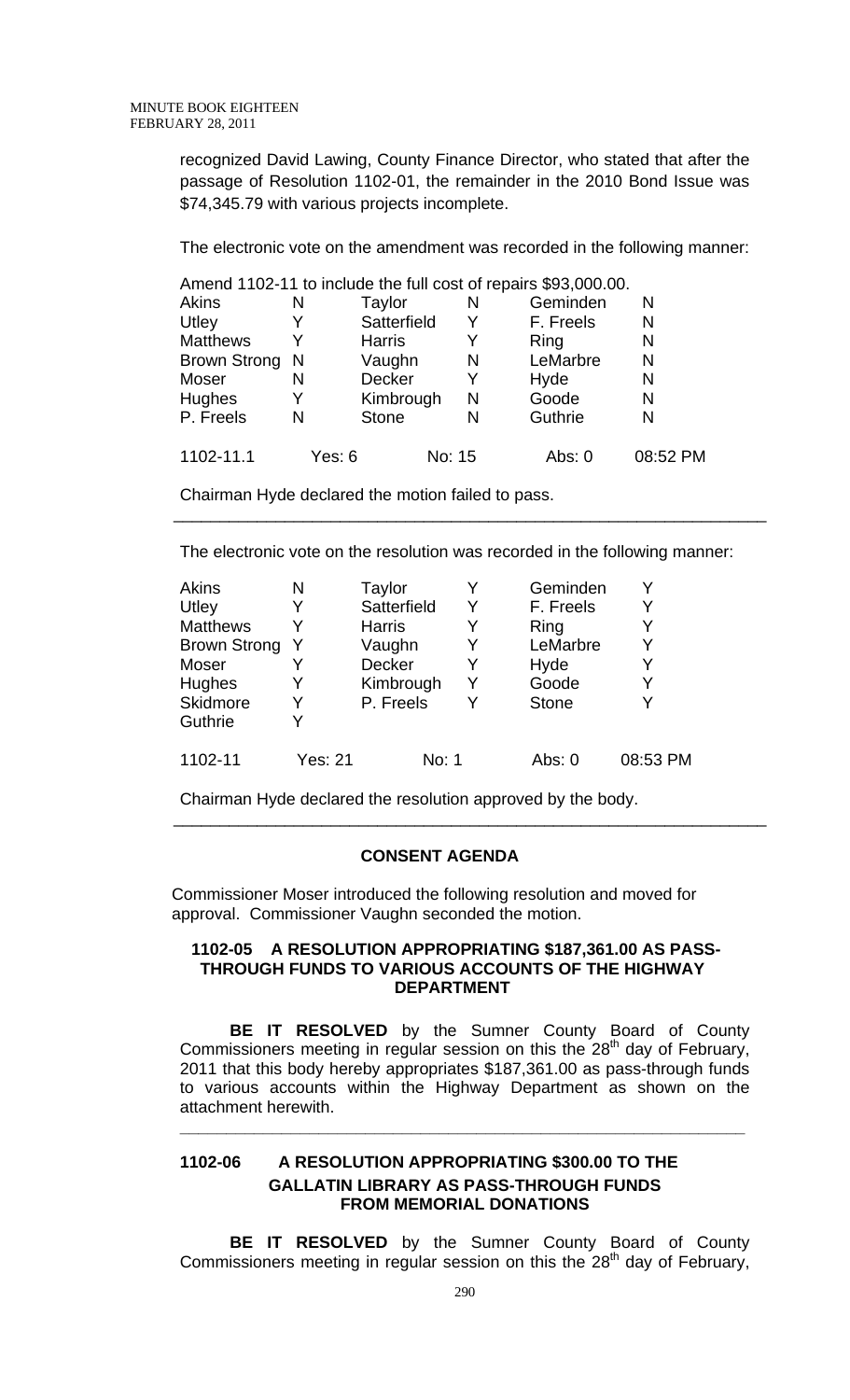2011, that this body hereby appropriates \$300.00 to the Gallatin Library as pass-through funds from memorial donations as shown on the attachment herewith.

## **1102-07 A RESOLUTION APPROPRIATING \$5,582.00 TO THE GALLATIN LIBRARY FROM A LOST ACCOUNT FOR WALTER DURHAM DONATIONS**

**BE IT RESOLVED** by the Sumner County Board of County Commissioners meeting in regular session on this the 28<sup>th</sup> day of February, 2011, that this body hereby appropriates \$5,582.00 to the Gallatin Library from a lost account for Walter Durham donations as shown on the attachment herewith.

# **1102-08 RESOLUTION APPROPRIATING \$5,000.00 FROM FUND RESERVE FOR INCREASED UTILITY COSTS FOR PORTLAND LIBRARY**

**\_\_\_\_\_\_\_\_\_\_\_\_\_\_\_\_\_\_\_\_\_\_\_\_\_\_\_\_\_\_\_\_\_\_\_\_\_\_\_\_\_\_\_\_\_\_\_\_\_\_\_\_\_\_\_\_\_\_\_\_\_**

**BE IT RESOLVED** by the Sumner County Board of County Commissioners meeting in regular session on this the 28<sup>th</sup> day of February, 2011, that this body hereby appropriates \$5,000.00 from Fund Reserve for increased utility costs for Portland Library as shown on the attachment herewith.

## **1102-09 A RESOLUTION APPROPRIATING \$1,131.00 FROM E-RATE FUNDING TO DATA PROCESSING EQUIPMENT FOR THE PORTLAND LIBRARY**

**\_\_\_\_\_\_\_\_\_\_\_\_\_\_\_\_\_\_\_\_\_\_\_\_\_\_\_\_\_\_\_\_\_\_\_\_\_\_\_\_\_\_\_\_\_\_\_\_\_\_\_\_\_\_\_\_\_\_\_\_\_**

 **BE IT RESOLVED** by the Sumner County Board of County Commissioners meeting in regular session on this the 28<sup>th</sup> day of February, 2011, that this body hereby appropriates \$1,131.00 in pass-through funds from E-rate Funding to Data Processing Equipment for the Portland Library as shown on the attachment herewith.

#### **1102-10 A RESOLUTION AUTHORIZING A MULTI-YEAR CONTRACT BETWEEN COMCAST AND THE OFFICE OF THE ASSESSOR OF PROPERTY**

**\_\_\_\_\_\_\_\_\_\_\_\_\_\_\_\_\_\_\_\_\_\_\_\_\_\_\_\_\_\_\_\_\_\_\_\_\_\_\_\_\_\_\_\_\_\_\_\_\_\_\_\_\_\_\_\_\_\_\_\_\_**

 **BE IT RESOLVED** by the Sumner County Board of County Commissioners meeting in regular session on this the 28<sup>th</sup> day of February, 2011, that this body does hereby authorize a multi-year contract between Comcast and the office of the Assessor of Property as shown on the attachment herewith.

**\_\_\_\_\_\_\_\_\_\_\_\_\_\_\_\_\_\_\_\_\_\_\_\_\_\_\_\_\_\_\_\_\_\_\_\_\_\_\_\_\_\_\_\_\_\_\_\_\_\_\_\_\_\_\_\_\_\_\_\_\_**

# **1102-12 A RESOLUTION APPROVING THE FISCAL YEAR 2010-2011 SUMNER COUNTY BOARD OF EDUCATION GENERAL PURPOSE SCHOOL FUND BUDGET AS AMENDED**

 **BE IT RESOLVED** by the Sumner County Board of County Commissioners meeting in regular session on this the  $28<sup>th</sup>$  day of February, 2011, that this body hereby approves the 2010-2011 Sumner County Board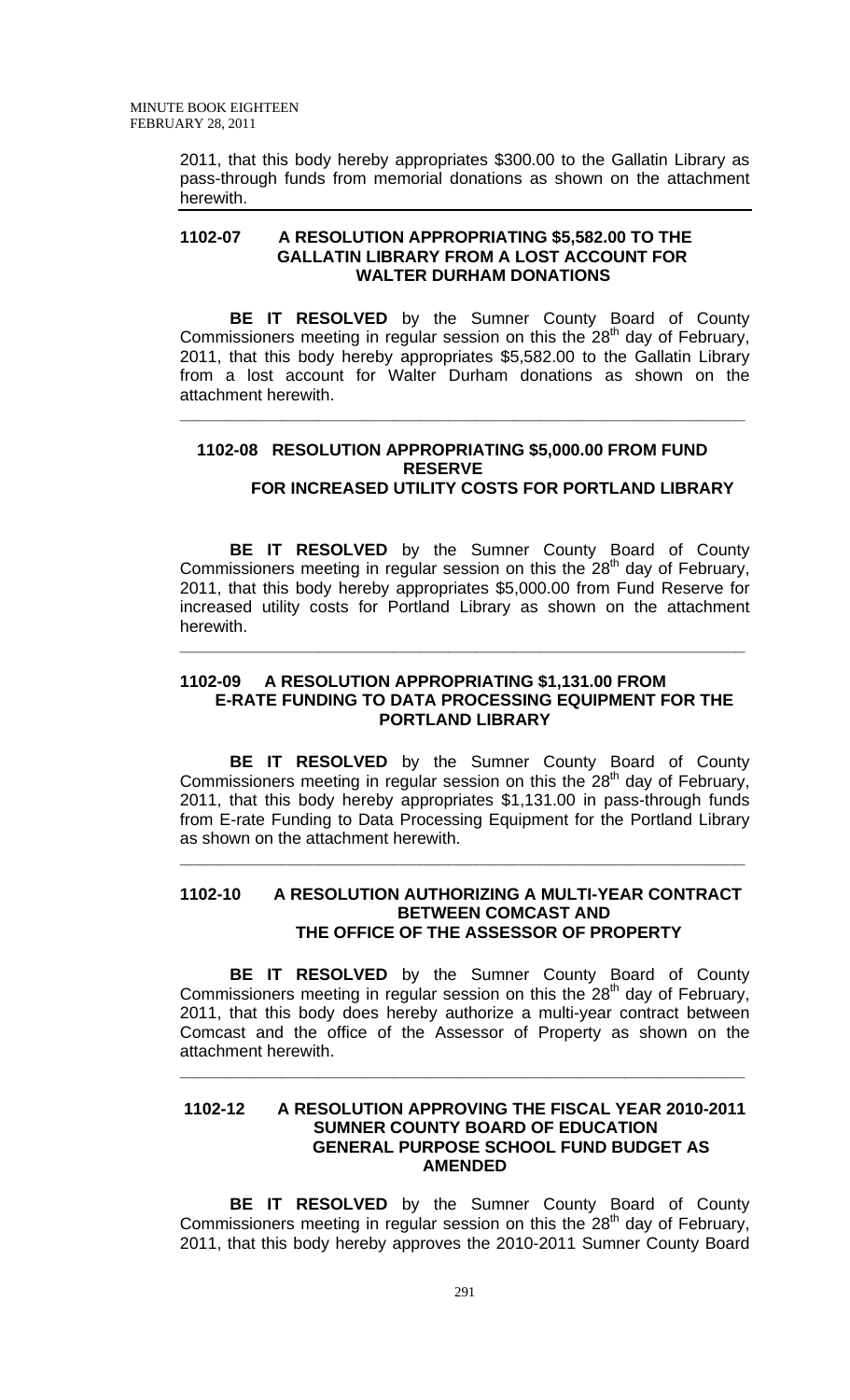of Education General Purpose School Fund Budget as amended. (copy attached).

**\_\_\_\_\_\_\_\_\_\_\_\_\_\_\_\_\_\_\_\_\_\_\_\_\_\_\_\_\_\_\_\_\_\_\_\_\_\_\_\_\_\_\_\_\_\_\_\_\_\_\_\_\_\_\_\_\_\_\_\_\_**

## **1102-13 A RESOLUTION APPROVING THE FISCAL YEAR 2010-2011 SUMNERCOUNTY BOARD OF EDUCATION FEDERAL PROJECTS BUDGET AS AMENDED**

 **BE IT RESOLVED** by the Sumner County Board of County Commissioners meeting in regular session on this the  $28<sup>th</sup>$  day of February, 2011 that this body hereby approves the 2010-2011 Sumner County Board of Education Federal Projects Budget as amended. (copy attached)

**\_\_\_\_\_\_\_\_\_\_\_\_\_\_\_\_\_\_\_\_\_\_\_\_\_\_\_\_\_\_\_\_\_\_\_\_\_\_\_\_\_\_\_\_\_\_\_\_\_\_\_\_\_\_\_\_\_\_\_\_\_**

# **1102-14 A RESOLUTION APPROVING THE STATION CAMP GREENWAY GRANT**

 **BE IT RESOLVED** by the Sumner County Board of County Commissioners meeting in regular session on this the  $28<sup>th</sup>$  day of February, 2011, that this body does hereby approve the Station Camp Greenway Grant as shown on the attachments herewith.

**\_\_\_\_\_\_\_\_\_\_\_\_\_\_\_\_\_\_\_\_\_\_\_\_\_\_\_\_\_\_\_\_\_\_\_\_\_\_\_\_\_\_\_\_\_\_\_\_\_\_\_\_\_\_\_\_\_\_\_\_\_**

## **1102-15 A RESOLUTION APPROVING THE DOUGLASS-CLARK HOUSE GRANT**

**BE IT RESOLVED** by the Sumner County Board of County Commissioners meeting in regular session on this the  $28<sup>th</sup>$  day of February, 2011, that this body does hereby approve the Douglass-Clark House Grant as shown on the attachments herewith.

**\_\_\_\_\_\_\_\_\_\_\_\_\_\_\_\_\_\_\_\_\_\_\_\_\_\_\_\_\_\_\_\_\_\_\_\_\_\_\_\_\_\_\_\_\_\_\_\_\_\_\_\_\_\_\_\_\_\_\_\_\_**

## **1102-16 A RESOLUTION APPROPRIATING \$17,601.00 AS PASS-THROUGH FUNDS TO THE SHERIFF'S OFFICE**

**BE IT RESOLVED** by the Sumner County Board of County Commissioners meeting in regular session on this the 28<sup>th</sup> day of February, 2011, that this body hereby appropriates \$17,601.00 as pass-through funds to various line items to the Sheriff's Office as shown on the attachment herewith.

**\_\_\_\_\_\_\_\_\_\_\_\_\_\_\_\_\_\_\_\_\_\_\_\_\_\_\_\_\_\_\_\_\_\_\_\_\_\_\_\_\_\_\_\_\_\_\_\_\_\_\_\_\_\_\_\_\_\_\_\_\_**

## **1102-17 A RESOLUTION APPROPRIATING \$850.00 AS PASS-THROUGH FUNDS TO EMERGENCY MEDICAL SERVICES BUDGET**

**BE IT RESOLVED** by the Sumner County Board of County Commissioners meeting in regular session on this the 28<sup>th</sup> day of February, 2011, that this body hereby appropriates \$850.00 as pass-through funds to the Emergency Medical Services Budget as shown on the attachment herewith.

**\_\_\_\_\_\_\_\_\_\_\_\_\_\_\_\_\_\_\_\_\_\_\_\_\_\_\_\_\_\_\_\_\_\_\_\_\_\_\_\_\_\_\_\_\_\_\_\_\_\_\_\_\_\_\_\_\_\_\_\_\_**

**1102-18 A RESOLUTION APPROPRIATING \$14,559.50 AS PASS-THROUGH FUNDS TO VARIOUS ACCOUNTS OF THE SUMNER COUNTY EMERGENCY MANAGEMENT BUDGET**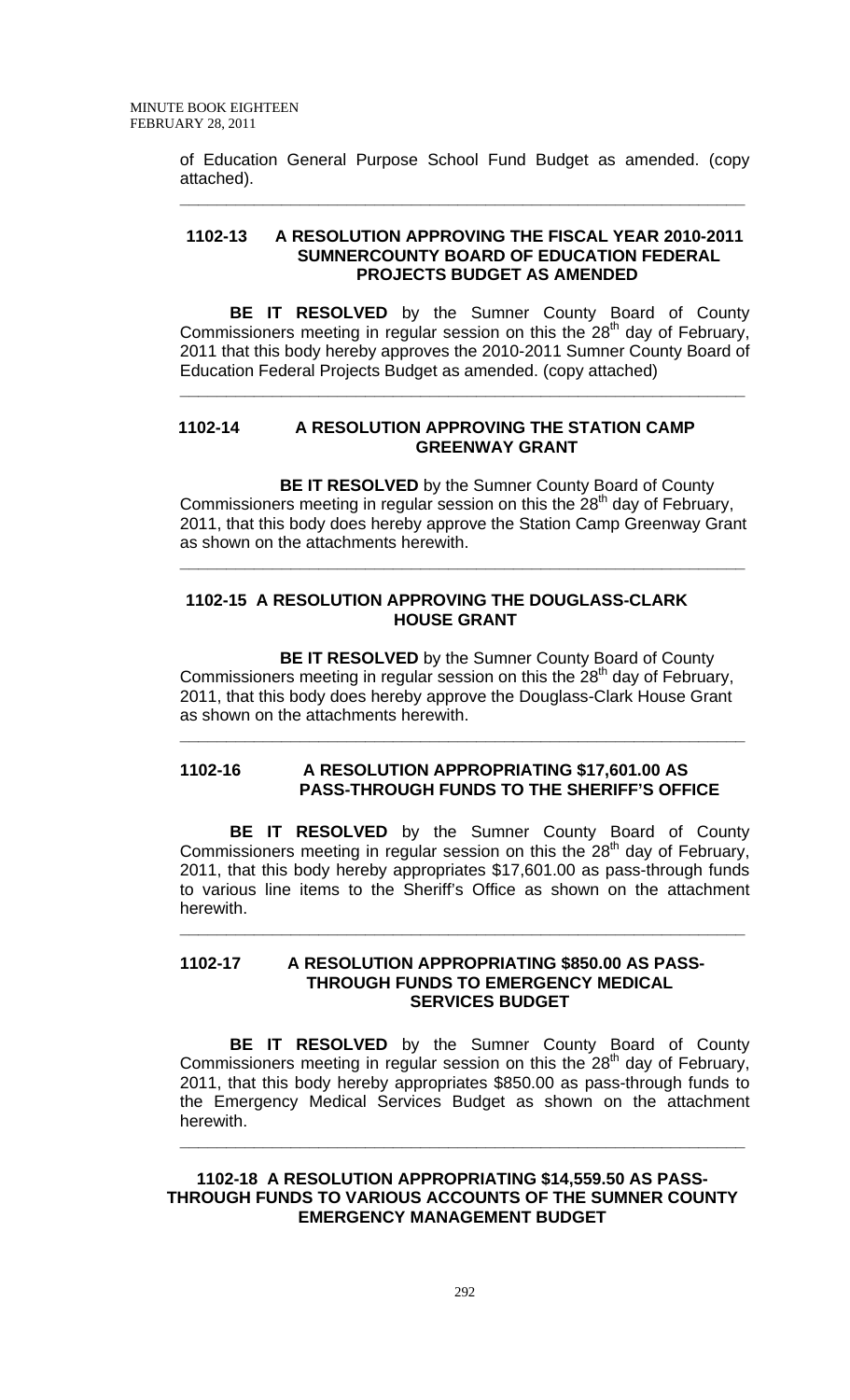**BE IT RESOLVED** by the Sumner County Board of County Commissioners meeting in regular session on this the 28th day of February, 2011 that this body does hereby appropriate \$14,559.50 as pass-through funds to various accounts of the Sumner County Emergency Management Budget as shown on the attachment herewith.

#### **1102-19 A RESOLUTION APPROPRIATING \$30,000.00 AS PASS-THROUGH GRANT FUNDS TO VARIOUS ACCOUNTS OF THE SUMNER COUNTY EMERGENCY MANAGEMENT BUDGET**

**\_\_\_\_\_\_\_\_\_\_\_\_\_\_\_\_\_\_\_\_\_\_\_\_\_\_\_\_\_\_\_\_\_\_\_\_\_\_\_\_\_\_\_\_\_\_\_\_\_\_\_\_\_\_\_\_\_\_\_\_\_**

 **BE IT RESOLVED** by the Sumner County Board of County Commissioners meeting in regular session on this the 28th day of February, 2011 that this body does hereby appropriate \$30,000.00 as pass-through grant funds to various accounts of the Sumner County Emergency Management Budget as shown on the attachment herewith.

**\_\_\_\_\_\_\_\_\_\_\_\_\_\_\_\_\_\_\_\_\_\_\_\_\_\_\_\_\_\_\_\_\_\_\_\_\_\_\_\_\_\_\_\_\_\_\_\_\_\_\_\_\_\_\_\_\_\_\_\_\_**

#### **1102-20 A RESOLUTION APPROPRIATING \$26,615.00 AS PASS-THROUGH FUNDS TO VARIOUS ACCOUNTS OF THE DRUG TASK FORCE BUDGET**

 **BE IT RESOLVED** by the Sumner County Board of County Commissioners meeting in regular session on this the  $28<sup>th</sup>$  day of February, 2011, that this body hereby appropriates \$26,615.00 as pass-through funds to various accounts of the Drug Task Force Budget as shown on the attachment herewith.

**\_\_\_\_\_\_\_\_\_\_\_\_\_\_\_\_\_\_\_\_\_\_\_\_\_\_\_\_\_\_\_\_\_\_\_\_\_\_\_\_\_\_\_\_\_\_\_\_\_\_\_\_\_\_\_\_\_\_\_\_\_**

### **1102-21 A RESOLUTION DECLARING VARIOUS ITEMS FROM THE PORTLAND PUBLIC LIBRARY AS SURPLUS AND SALVAGE AND AUTHORIZING DISPOSAL OR SALE OF SAME PURSUANT TO EXISTING POLICIES AND PROCEDURES**

 **BE IT RESOLVED** by the Sumner County Board of County Commissioners meeting in regular session on this the 28<sup>th</sup> day of February, 2011 that this body does hereby declare the items from the Portland Public Library as surplus and salvage as shown on the attachments; and

**BE IT FURTHER RESOLVED,** that the sale or disposal of the same is authorized pursuant to existing policies and procedures.

**\_\_\_\_\_\_\_\_\_\_\_\_\_\_\_\_\_\_\_\_\_\_\_\_\_\_\_\_\_\_\_\_\_\_\_\_\_\_\_\_\_\_\_\_\_\_\_\_\_\_\_\_\_\_\_\_\_\_\_\_\_**

#### **1102-22 A RESOLUTION DECLARING VARIOUS ITEMS FROM THE HENDERSONVILLE LIBRARY AS SURPLUS AND AUTHORIZING DISPOSAL OR SALE OF SAME PURSUANT TO EXISITING POLICIES AND PROCEDURES**

 **BE IT RESOLVED** by the Sumner County Board of County Commissioners meeting in regular session on this the 28<sup>th</sup> day of February, 2011 that this body does hereby declare the items from the Hendersonville Library as surplus or salvage as shown on the attachments; and

**BE IT FURTHER RESOLVED,** that the disposal or sale of the same is authorized pursuant to existing policies and procedures.

**\_\_\_\_\_\_\_\_\_\_\_\_\_\_\_\_\_\_\_\_\_\_\_\_\_\_\_\_\_\_\_\_\_\_\_\_\_\_\_\_\_\_\_\_\_\_\_\_\_\_\_\_\_\_\_\_\_\_\_\_\_**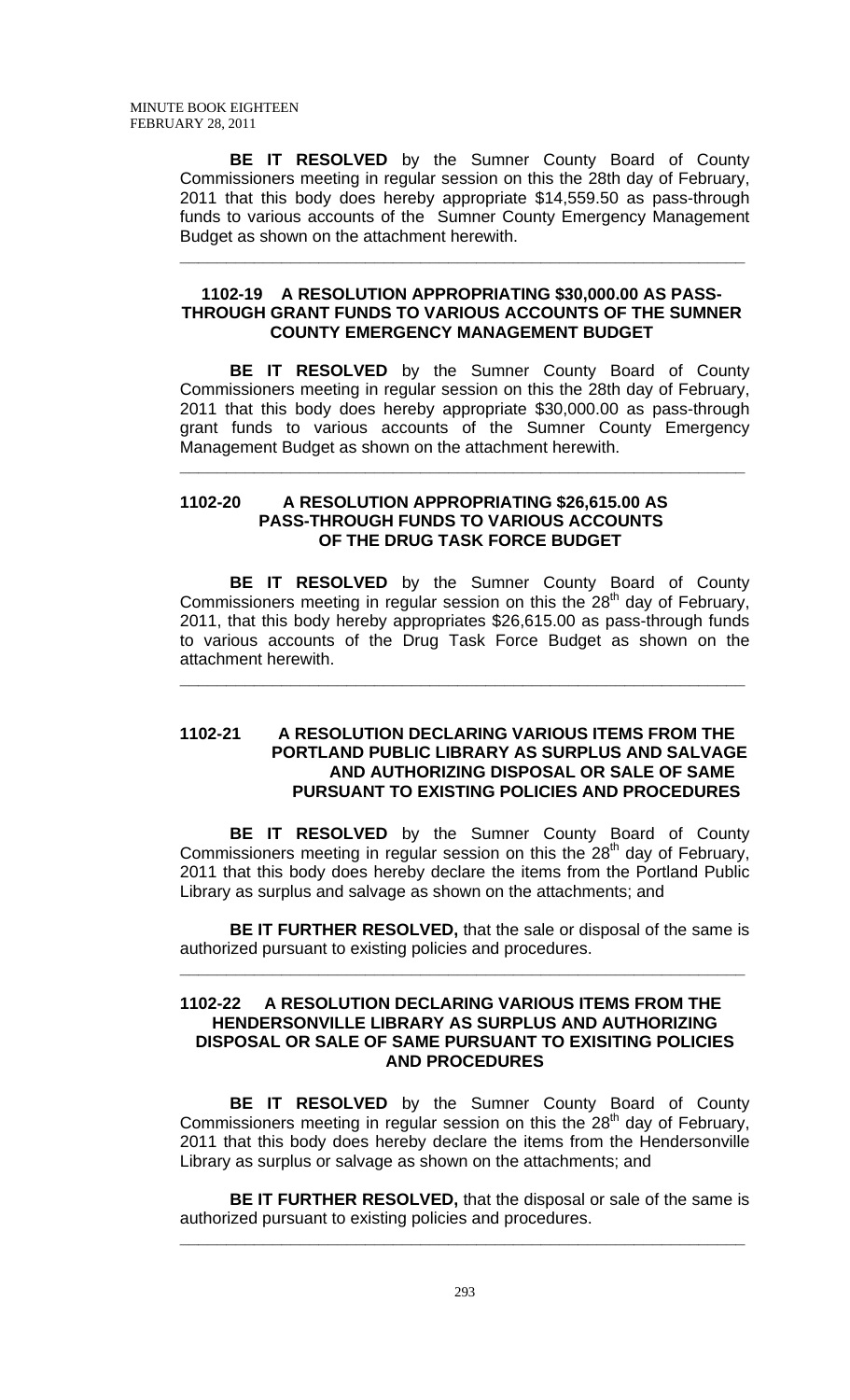## **1102-23 A RESOLUTION DECLARING VARIOUS ITEMS FROM THE GALLATIN PUBLIC LIBRARY AS SURPLUS OR SALVAGE AND AUTHORIZING DISPOSAL OR SALE OF SAME PURSUANT TO EXISITING POLICIES AND PROCEDURES**

 **BE IT RESOLVED** by the Sumner County Board of County Commissioners meeting in regular session on this the  $28<sup>th</sup>$  day of February, 2011 that this body does hereby declare the items from the Gallatin Public Library as surplus or salvage as shown on the attachments; and

**BE IT FURTHER RESOLVED,** that the disposal or sale of the same is authorized pursuant to existing policies and procedures.

**\_\_\_\_\_\_\_\_\_\_\_\_\_\_\_\_\_\_\_\_\_\_\_\_\_\_\_\_\_\_\_\_\_\_\_\_\_\_\_\_\_\_\_\_\_\_\_\_\_\_\_\_\_\_\_\_\_\_\_\_\_**

## **1102-24 A RESOLUTION DECLARING VARIOUS ITEMS FROM THE COURTHOUSE AS SURPLUS OR SALVAGE AND AUTHORIZING DISPOSAL OR SALE OF SAME PURSUANT TO EXISITING POLICIES AND PROCEDURES**

 **BE IT RESOLVED** by the Sumner County Board of County Commissioners meeting in regular session on this the 28<sup>th</sup> day of February, 2011 that this body does hereby declare the items from the Courthouse as surplus or salvage as shown on the attachment; and

**BE IT FURTHER RESOLVED,** that the disposal or sale of the same is authorized pursuant to existing policies and procedures.

**\_\_\_\_\_\_\_\_\_\_\_\_\_\_\_\_\_\_\_\_\_\_\_\_\_\_\_\_\_\_\_\_\_\_\_\_\_\_\_\_\_\_\_\_\_\_\_\_\_\_\_\_\_\_\_\_\_\_\_\_\_**

## **1102-25 A RESOLUTION DECLARING ITEMS FROM EMERGENCY MEDICAL SERVICES AS SURPLUS OR SALVAGE AND AUTHORIZING DISPOSAL OR SALE OF SAME PURSUANT TO EXISITING POLICIES AND PROCEDURES**

 **BE IT RESOLVED** by the Sumner County Board of County Commissioners meeting in regular session on this the  $28<sup>th</sup>$  day of February, 2011 that this body does hereby declares various items from Emergency Medical Services as surplus or salvage and authorizes the same pursuant to state law and existing policies and procedures as shown on the attachment herewith.

**\_\_\_\_\_\_\_\_\_\_\_\_\_\_\_\_\_\_\_\_\_\_\_\_\_\_\_\_\_\_\_\_\_\_\_\_\_\_\_\_\_\_\_\_\_\_\_\_\_\_\_\_\_\_\_\_\_\_\_\_\_**

## **1102-26 A RESOLUTION APPROVING THE PROPOSAL OF THE DEPARTMENT OF TRANSPORTATION OF THE STATE OF TENNESSEE FOR STATE ROUTE 109 (PROJECT NO. 95012222094)**

**BE IT RESOLVED** by the Sumner County Board of County Commissioners meeting in regular session on this the  $28<sup>th</sup>$  day of February, 2011 that this body approves the attached proposal of the Department of Transportation of the State of Tennessee for State Route 109 Project No. 95012222094.

**\_\_\_\_\_\_\_\_\_\_\_\_\_\_\_\_\_\_\_\_\_\_\_\_\_\_\_\_\_\_\_\_\_\_\_\_\_\_\_\_\_\_\_\_\_\_\_\_\_\_\_\_\_\_\_\_\_\_\_\_\_**

**1102-27 RESOLUTION OF SUPPORT FOR THE SAFE ROUTES TO SCHOOL PROGRAM AND AUTHORIZING SUBMISSION OF A SAFE ROUTE TO SCHOOL GRANT APPLICATION**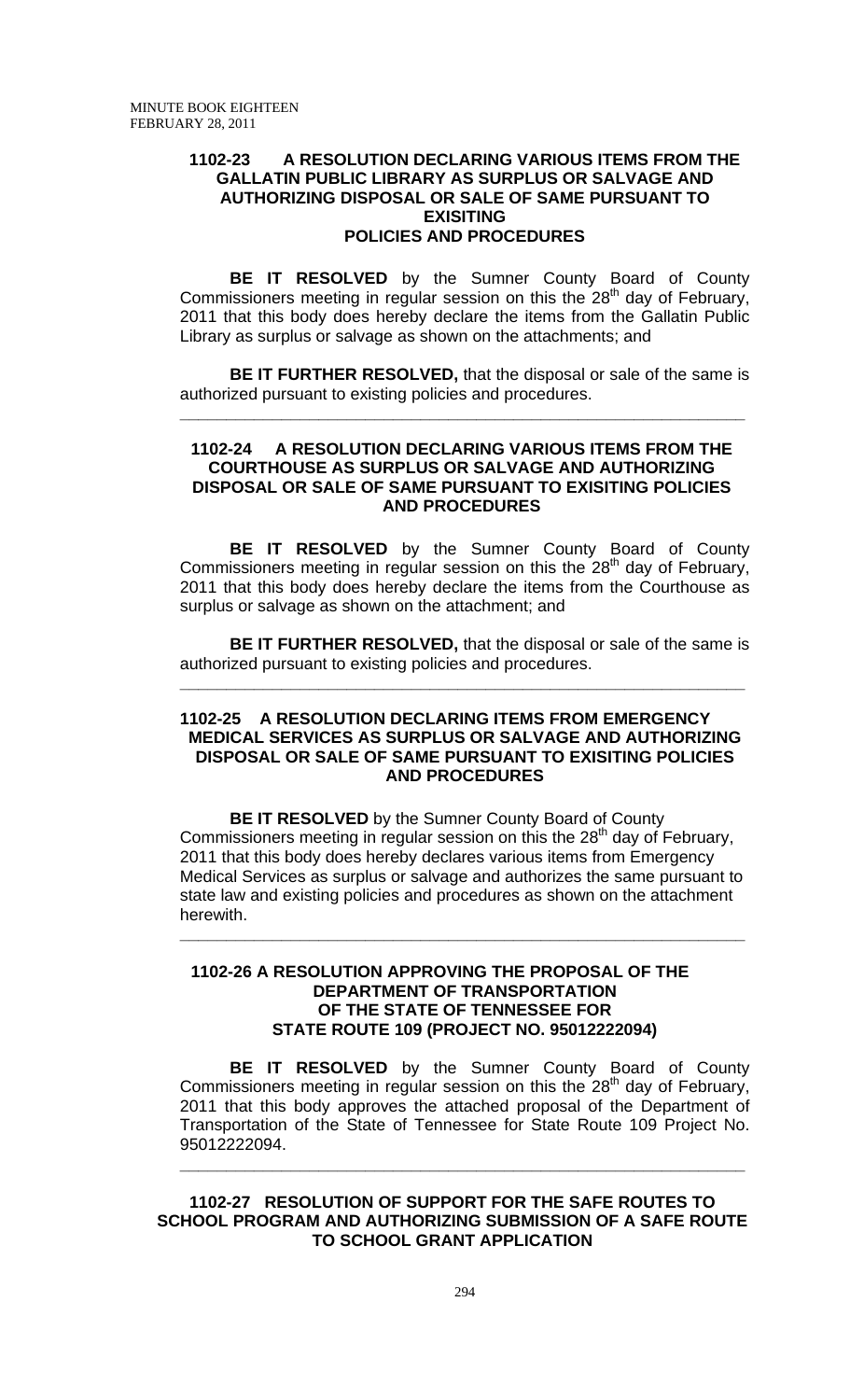**WHEREAS**, the Safe Routes to School Program provides grant funds to eligible agencies to improve and enhance the safety of pedestrian and bicycle facilities and related structures that will encourage and benefit students walking and bicycling safely to school; and

**WHEREAS,** the Safe Routes to School Program provides grant funds to facilitate the planning, development and implementation of projects that will improve safety, reduce traffic, fuel consumption, and air pollution in the vicinity of schools; and

**WHEREAS**, the Tennessee Department of Transportation has requested applications from eligible agencies for the 2010 Safe Routes to School Program; and

**WHEREAS,** a reimbursement grant not to exceed \$250,000 is being applied for to construct sidewalk improvements for a connection from the Lower Station Camp Creek Greenway to the Station Camp Campus.

**NOW, THEREFORE, BE IT RESOLVED** by the Sumner County Board of County Commissioners meeting in regular session on this the 28<sup>th</sup> of February, 2011, that this body does hereby support the Safe Routes to Schools Program and authorizes submission of an application for Safe Routes To School Program funds; and

**BE IT FURTHER RESOLVED** that the County Executive is hereby authorized to sign the application and all assurance necessary for such application **\_\_\_\_\_\_\_\_\_\_\_\_\_\_\_\_\_\_\_\_\_\_\_\_\_\_\_\_\_\_\_\_\_\_\_\_\_\_\_\_\_\_\_\_\_\_\_\_\_\_\_\_\_\_\_\_\_\_\_\_\_**

## **1102-28 A RESOLUTION SUPPORTING THE 2011 THDA HOME GRANT APPLICATION**

**WHEREAS**, funds are available through the State of Tennessee HOME program; and

**WHEREAS,** Sumner County wishes to improve housing within the county for qualified citizens; and

**WHEREAS**, Sumner County may apply for HOME funds in an amount not to exceed \$500,000.

**NOW, THEREFORE, BE IT RESOLVED** by the Sumner County Board of County Commissioners meeting in regular session on this the 28<sup>th</sup> of February, 2011, that this body does hereby support the application for HOME funds; and

**BE IT FURTHER RESOLVED** that the County Executive is hereby authorized to sign the application and all assurance necessary for such application.

 **\_\_\_\_\_\_\_\_\_\_\_\_\_\_\_\_\_\_\_\_\_\_\_\_\_\_\_\_\_\_\_\_\_\_\_\_\_\_\_\_\_\_\_\_\_\_\_\_\_\_\_\_\_\_\_\_\_\_\_\_\_** 

 $\frac{1}{2}$  ,  $\frac{1}{2}$  ,  $\frac{1}{2}$  ,  $\frac{1}{2}$  ,  $\frac{1}{2}$  ,  $\frac{1}{2}$  ,  $\frac{1}{2}$  ,  $\frac{1}{2}$  ,  $\frac{1}{2}$  ,  $\frac{1}{2}$  ,  $\frac{1}{2}$  ,  $\frac{1}{2}$  ,  $\frac{1}{2}$  ,  $\frac{1}{2}$  ,  $\frac{1}{2}$  ,  $\frac{1}{2}$  ,  $\frac{1}{2}$  ,  $\frac{1}{2}$  ,  $\frac{1$ 

 Chairman Hyde declared the Consent Agenda approved by the body on the first and final reading.

## **EXECUTIVE SESSION**

Chairman Hyde declared the Commission in Executive Session at 8:55 p.m. The Commission reconvened at 9:25 p.m.